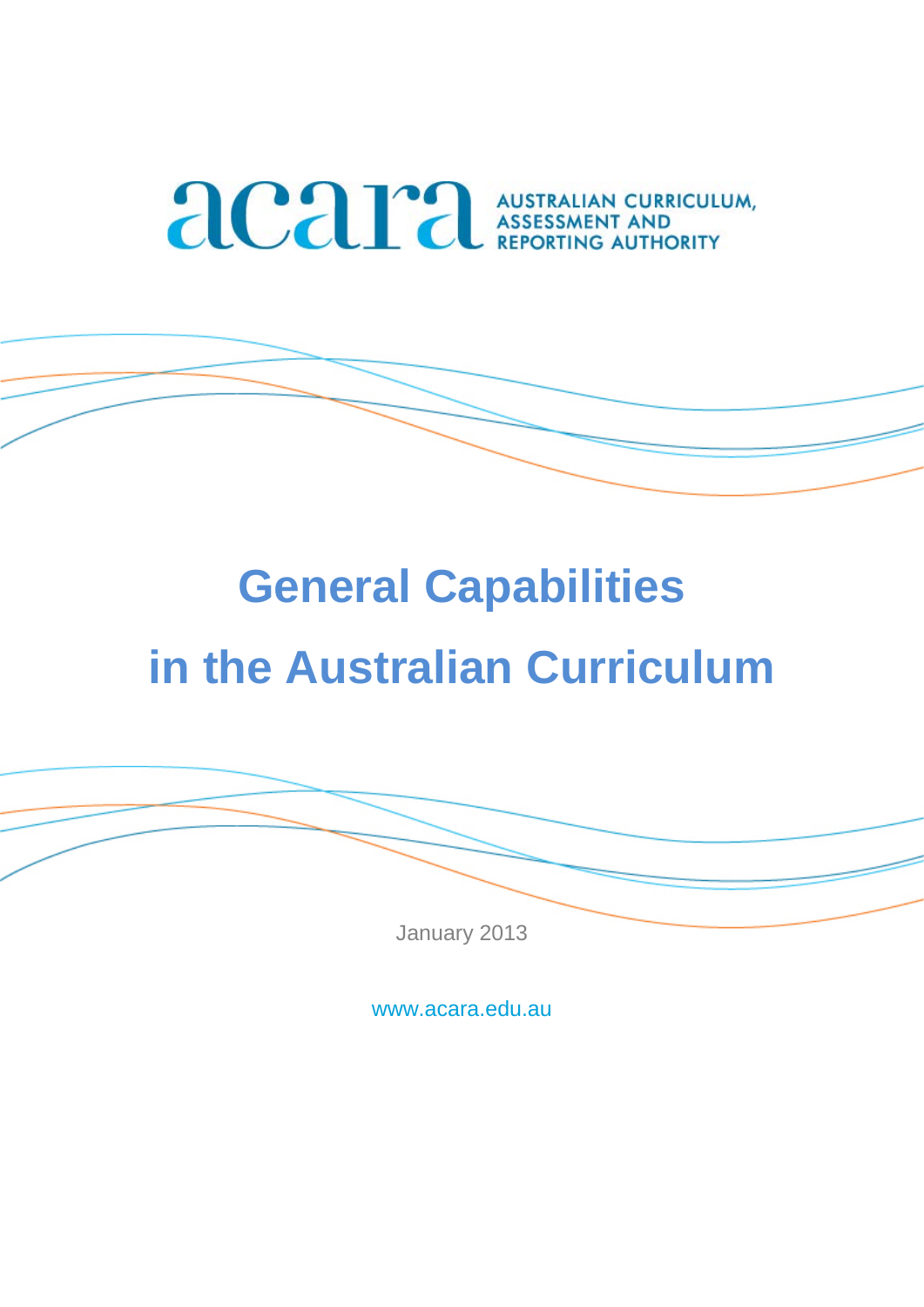# **Personal and social capability**

#### **Introduction**

In the Australian Curriculum, students develop personal and social capability as they learn to understand themselves and others, and manage their relationships, lives, work and learning more effectively. The capability involves students in a range of practices including recognising and regulating emotions, developing empathy for others and understanding relationships, establishing and building positive relationships, making responsible decisions, working effectively in teams, handling challenging situations constructively and developing leadership skills.

The *Melbourne Declaration on the Educational Goals for Young Australians* (MCEETYA 2008) recognises that personal and social capability assists students to become successful learners, helping to improve their academic learning and enhancing their motivation to reach their full potential. Personal and social capability supports students in becoming creative and confident individuals with 'a sense of self-worth, self-awareness and personal identity that enables them to manage their emotional, mental, spiritual and physical wellbeing', with a sense of hope and 'optimism about their lives and the future'. On a social level, it helps students to 'form and maintain healthy relationships' and prepares them 'for their potential life roles as family, community and workforce members' (MCEETYA, p. 9).

Students with well-developed social and emotional skills find it easier to manage themselves, relate to others, develop resilience and a sense of self-worth, resolve conflict, engage in teamwork and feel positive about themselves and the world around them. The development of personal and social capability is a foundation for learning and for citizenship.

#### **Scope of Personal and social capability**

Personal and social capability encompasses students' personal/emotional and social/relational dispositions, intelligences, sensibilities and learning. It develops effective life skills for students, including understanding and handling themselves, their relationships, learning and work. Although it is named 'Personal and social capability', the words 'personal/emotional' and 'social/relational' are used interchangeably throughout the literature and within educational organisations. The term 'Social and Emotional Learning' is also often used, as is the SEL acronym.

When students develop their skills in any one of these elements, it leads to greater overall personal and social capability, and also enhances their skills in the other elements. In particular, the more students learn about their own emotions, values, strengths and capacities, the more they are able to manage their own emotions and behaviours, and to understand others and establish and maintain positive relationships.

For a description of the organising elements for Personal and social capability, go to Organising elements.

#### **Personal and social capability across the curriculum**

Personal and social capability skills are addressed in all learning areas and at every stage of a student's schooling. This enables teachers to plan for the teaching of targeted skills specific to an individual's learning needs to provide access to and engagement with the learning areas.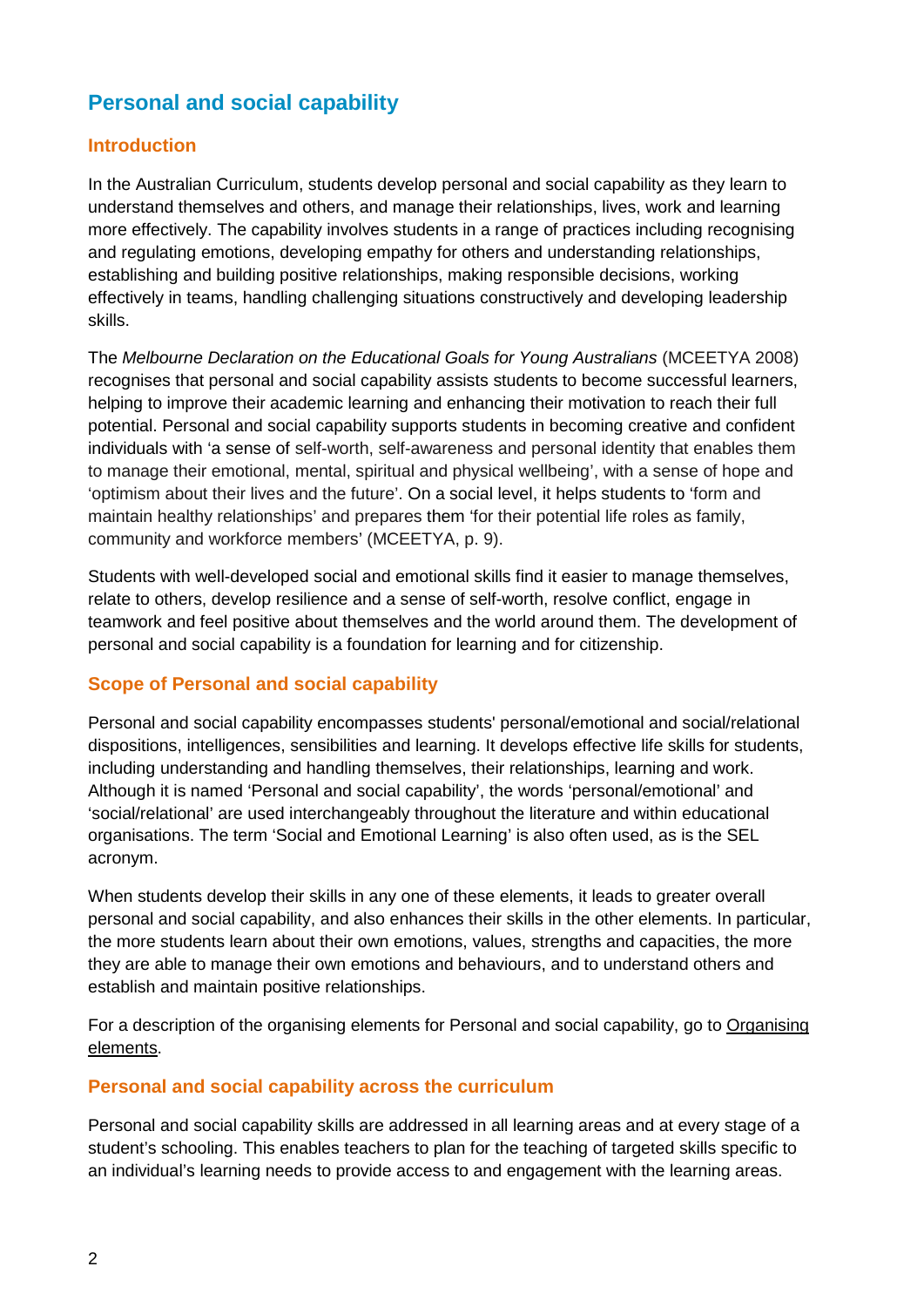However, some of the skills and practices implicit in the development of the capability may be most explicitly addressed in specific learning areas, such as Health and Physical Education. Teachers can also use the Personal and social capability learning continuum to plan for the teaching of targeted skills specific to an individual's learning needs. For more detailed advice on using the Personal and social capability to personalise learning go to [Student Diversity](http://www.australiancurriculum.edu.au/StudentDiversity/Overview)

The Personal and social capability is addressed through the learning areas and is identified wherever it is developed or applied in content descriptions. It is also identified where it offers opportunities to add depth and richness to student learning in content elaborations. An icon indicates where Personal and social capability has been identified in learning area content descriptions and elaborations. A filter function on the Australian Curriculum website assists users to find where Personal and social capability has been identified in F–10 curriculum content. Teachers may find further opportunities to incorporate explicit teaching of Personal and social capability depending on their choice of activities. Students can also be encouraged to develop capability through personally relevant initiatives of their own design.

- [Personal and social capability in English](http://www.australiancurriculum.edu.au/English/General-capabilities#Critical-and-creative-thinking) [\(www.australiancurriculum.edu.au/English/General-capabilities\)](http://www.australiancurriculum.edu.au/English/General-capabilities)
- Personal and social capability in Mathematics [\(www.australiancurriculum.edu.au/Mathematics/General-capabilities\)](http://www.australiancurriculum.edu.au/Mathematics/General-capabilities)
- Personal and social capability in Science [\(www.australiancurriculum.edu.au/Science/General-capabilities\)](http://www.australiancurriculum.edu.au/Science/General-capabilities)
- [Personal and social capability in History](http://www.australiancurriculum.edu.au/History/General-capabilities#Critical-and-creative-thinking) [\(www.australiancurriculum.edu.au/History/General-capabilities\)](http://www.australiancurriculum.edu.au/History/General-capabilities)

#### **Background**

This background summarises the evidence base from which the Personal and social capability's introduction, organising elements and learning continuum have been developed. It draws on recent international and national research, as well as initiatives and programs that focus on personal and social capability across the curriculum.

The domain of personal and social learning is not new, despite changes to nomenclature, definitions and understandings over the past century. In 1920, Thorndike identified 'social intelligence' as an important facet of intelligence. Since then, many researchers and educators, including Moss and Hunt (1927), Vernon (1933), Wechsler (1940), Gardner (1983), Salovey and Mayer (1990), Seligman (1998) and Goleman (1995, 1998, 2006), have explored this concept, each contributing to current understandings of this domain. Importantly, recent contributors have emphasised the ability to develop and improve personal and social capability both as adults and as children. Development of personal and social learning can provide a way for students with disability to access age-equivalent content and promote student learning, selfconfidence and independence (Wehmeyer et al 2007, 2012; Malow 2012).

Two contributors have been particularly significant to recent developments in personal and social learning as a competence or capability in school education. Gardner's (1983) Frames of Mind: the theory of multiple intelligences broadened notions of intelligence, introducing and popularising the concepts of intrapersonal and interpersonal intelligence, which represented two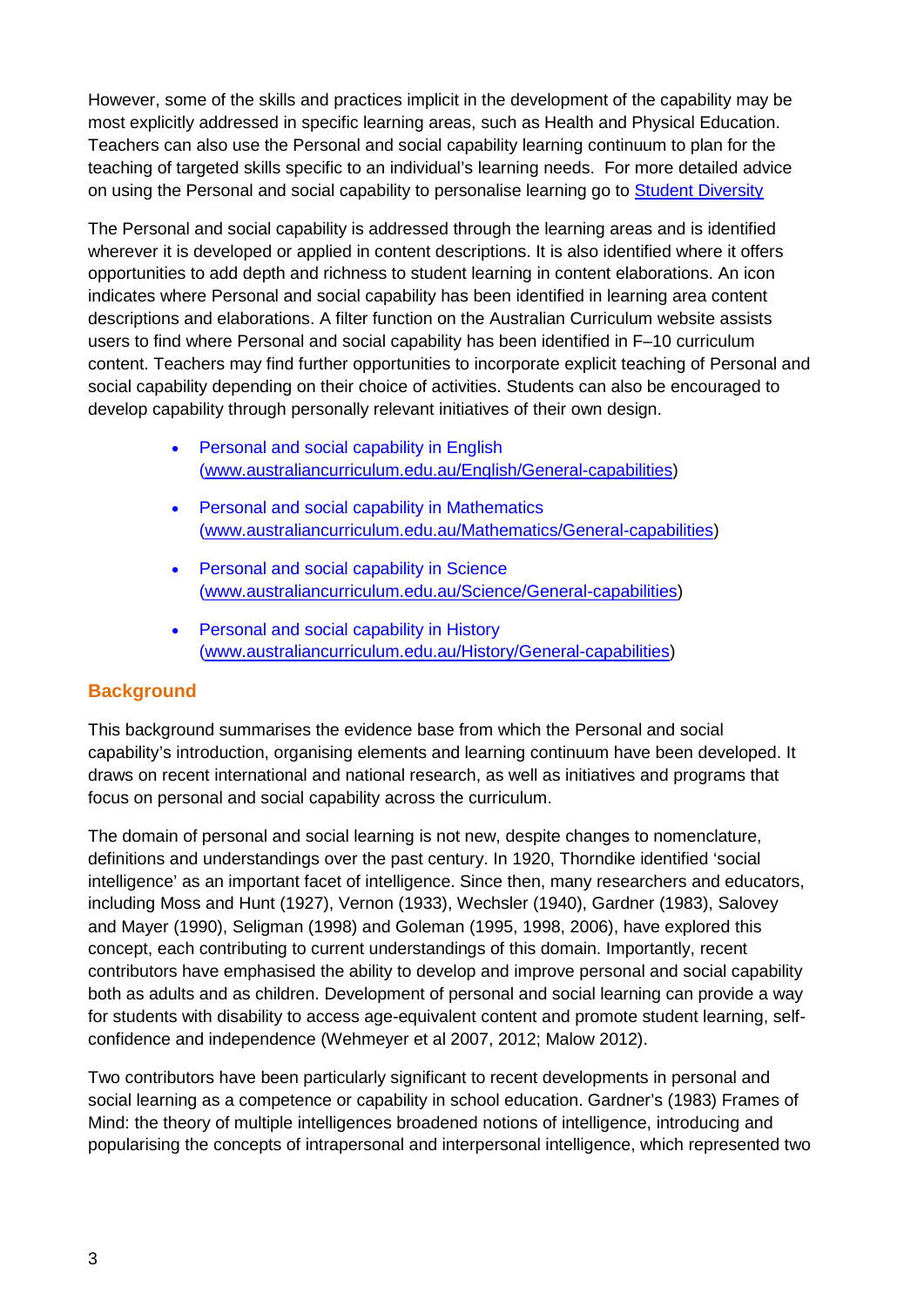of his eight intelligences. More recently, Goleman further popularised the concepts of emotional intelligence (1995) and social intelligence (2006) in educational discourse.

In 1994, Goleman and others founded the Collaborative for Academic, Social, and Emotional Learning (CASEL) at the University of Illinois Chicago (UIC). Since then, CASEL has been the world's leading organisation in advancing understandings, research, networks, curriculum, school practice and public policy in the area of personal and social learning.

CASEL's evidence-based approach and definitions of Social and Emotional Learning (SEL) are the best known and most highly respected in the world today, and provide an excellent framework for integrating the academic, emotional and social dimensions of learning.

Most educational programs around the world that integrate social and emotional learning are based on CASEL's SEL framework. This framework is also drawn upon and referenced by various personal, interpersonal and social curriculum in Australian states and territories, and by programs such as MindMatters, KidsMatter and Response Ability.

While some differences emerge within the literature about how personal and emotional learning should be named, constructed and taught, and different organisations also include some additional categories, it is widely accepted that a Personal and social capability will always include a minimum foundation of the four interrelated and non-sequential organising elements – Self-awareness, Self-management, Social awareness and Social management – used in the Personal and social capability learning continuum.

The capability has also been richly informed by understandings gained through the *National Framework for Values Education in Australian Schools* (DEEWR 2005), and the resultant Values education initiatives in all areas of Australian schooling. In addition, the *Melbourne Declaration on Goals for Young Australians* (MCEETYA, p. 5) states that 'a school's legacy to young people should include national values of democracy, equity and justice, and personal values and attributes such as honesty, resilience and respect for others'. While Values education is certainly found in the Personal and social capability, it is also located within other general capabilities, such as Ethical understanding.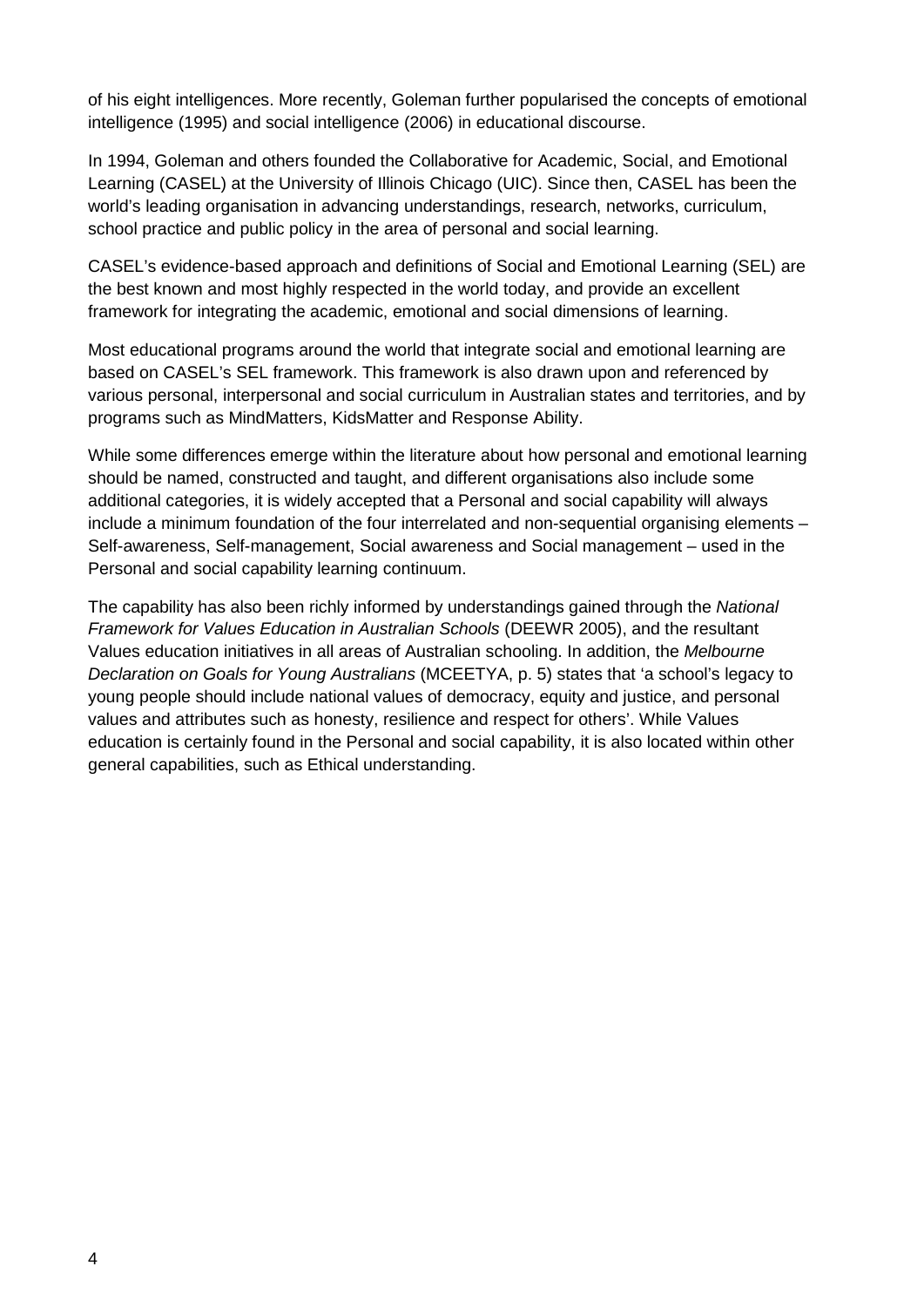#### **References**

Beveridge, A. 2010, *Report*: *General capabilities – social competence*, Hay Group (commissioned by ACARA, unpublished).

Collaborative for Academic, Social, and Emotional Learning (CASEL), *Social and Emotional Learning* (*SEL*) *in Schools*: [http://casel.org](http://www.casel.org/) (accessed 9 October 2011).

Department of Education, Employment and Workplace Relations 2005, *National Framework for Values Education in Australian Schools*:

[www.curriculum.edu.au/values/val\\_national\\_framework\\_for\\_values\\_education,8757.html\(](http://www.curriculum.edu.au/values/val_national_framework_for_values_education,8757.html)acces sed 9 October 2011).

Department of Education, Employment and Workplace Relations 2010, *National Safe Schools Framework* – draft, ACT, Australia:

[www.deewr.gov.au/Schooling/NationalSafeSchools/Pages/nationalsafeschoolsframework.aspx](http://www.deewr.gov.au/Schooling/NationalSafeSchools/Pages/nationalsafeschoolsframework.aspx) (accessed 9 October 2011).

Department of Health and Ageing 2010, *KidsMatter: Australian primary schools mental health initiative*: [www.kidsmatter.edu.au/primary/](http://www.kidsmatter.edu.au/primary/) (accessed 9 October 2011).

Department of Health and Ageing 2010, *MindMatters*: [www.mindmatters.edu.au/default.asp](http://www.mindmatters.edu.au/default.asp) (accessed 9 October 2011).

Department of Health and Ageing, implemented by Hunter Institute of Mental Health in partnership with universities and tertiary educators, *Response Ability*: [www.responseability.org/site/index.cfm](http://www.responseability.org/site/index.cfm) (accessed 9 October 2011).

Gardner, H. 1983, *Frames of Mind: the theory of multiple intelligences*, Basic Books, New York.

Goleman, D. 1995, *Emotional Intelligence: why it can matter more than IQ*, Bantam, New York.

Goleman, D. 1998, *Working with Emotional Intelligence*, Bantam, New York.

Goleman, D. 2006, *Social Intelligence: the new science of human relationships*, Hutchinson, London.

Malow, M. (2012) Self-discipline: The developmental seeds of pro-social behaviour. *Strategies for Successful Learning, 5* (3), January 2013 [http://www.ldworldwide.org/educators/strategies](http://www.ldworldwide.org/educators/strategies-for-successful-learning/1027-self-discipline-the-developmental-seeds-of-pro-social-behavior)[for-successful-learning/1027-self-discipline-the-developmental-seeds-of-pro-social-behavior](http://www.ldworldwide.org/educators/strategies-for-successful-learning/1027-self-discipline-the-developmental-seeds-of-pro-social-behavior) (accessed 12 March 2013)

Ministerial Council on Education, Employment, Training & Youth Affairs, 2008, *Melbourne Declaration on Educational Goals for Young Australians*:

[www.curriculum.edu.au/verve/\\_resources/National\\_Declaration\\_on\\_the\\_Educational\\_Goals\\_for](http://www.curriculum.edu.au/verve/_resources/National_Declaration_on_the_Educational_Goals_for_Young_Australians.pdf) Young Australians.pdf (accessed 9 October 2011).

Moss, F.A. & Hunt, T. 1927, 'Are you socially intelligent?', *Scientific American,* 137.

Rochat, P. (2003) Five levels of self-awareness as they unfold early in life. *Consciousness and Cognition, 12 (4)*, 717-731.

<http://www.sciencedirect.com/science/article/pii/S1053810003000813> (accessed 8 March 2013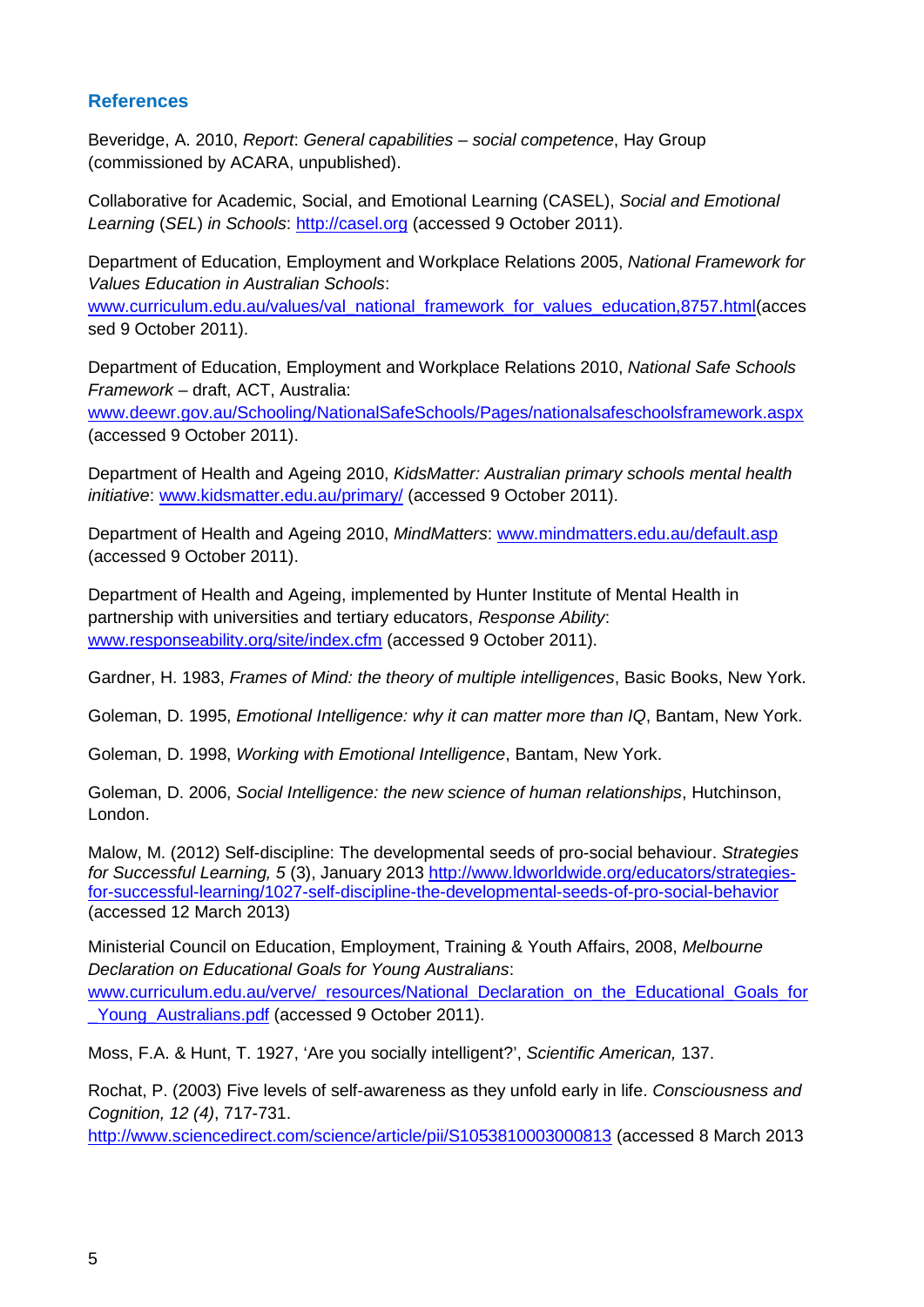Salovey, P. & Mayer, J. 1990, 'Emotional Intelligence', *Imagination, Cognition, and Personality* 9, Baywood Publishing Company, Inc., pp. 185–211.

Seligman, M. 1998, *Learned Optimism: how to change your mind and your life,* 2nd edn, Pocket Books, New York.

Shogren, K. (2013). *Self-determination and transition planning.* Baltimore: Paul H. Brookes.

Thorndike, E.L. 1920, 'Intelligence and its use', *Harper's Magazine*, no. 140, pp. 227–235.

Topping, K. *Promoting social competence:*  <http://www.dundee.ac.uk/eswce/research/projects/socialcompetence/> (accessed 8 March 2013)

Vernon, P.E. 1933, 'Some characteristics of the good judge of personality', *Journal of Social Psychology,* 4, pp. 42–57

Wechsler, D. 1940, 'Non-intellective Factors in General Intelligence', *Psychological Bulletin*, 37, pp. 444–445

Wehmeyer, M., Agran, M., Hughes, C., Palmer, S., Mithaug, D., & Martin, J. (2007). *Promoting self-determination and student-directed learning for students with intellectual and developmental disabilities.* New York: Guilford.

Wehmeyer, M., Shogren, K., Palmer, S., Williams-Diehm,K., Little, T., Boulton, A. (2012). *The impact of the self-determined learning model of instruction on student self-determination.* Council for Exceptional Children, Vol 78, No. 2, pages 135-153.

Welsh Assembly Government (2008) *Personal and social development, well-being and cultural diversity.*

[http://wales.gov.uk/topics/educationandskills/earlyyearshome/foundation\\_phase/parentscarers/](http://wales.gov.uk/topics/educationandskills/earlyyearshome/foundation_phase/parentscarers/childlearn/sevenareas/personaldiversity/?lang=en) [childlearn/sevenareas/personaldiversity/?lang=en](http://wales.gov.uk/topics/educationandskills/earlyyearshome/foundation_phase/parentscarers/childlearn/sevenareas/personaldiversity/?lang=en) (accessed 8 March 2013)

Welsh Assembly Government. *Personal and social education for learners with severe learning difficulties and profound and multiple learning difficulties.*

<http://new.wales.gov.uk/psesub/home/resources/documents/pselearners/?lang=en> (accessed 5 February 2013)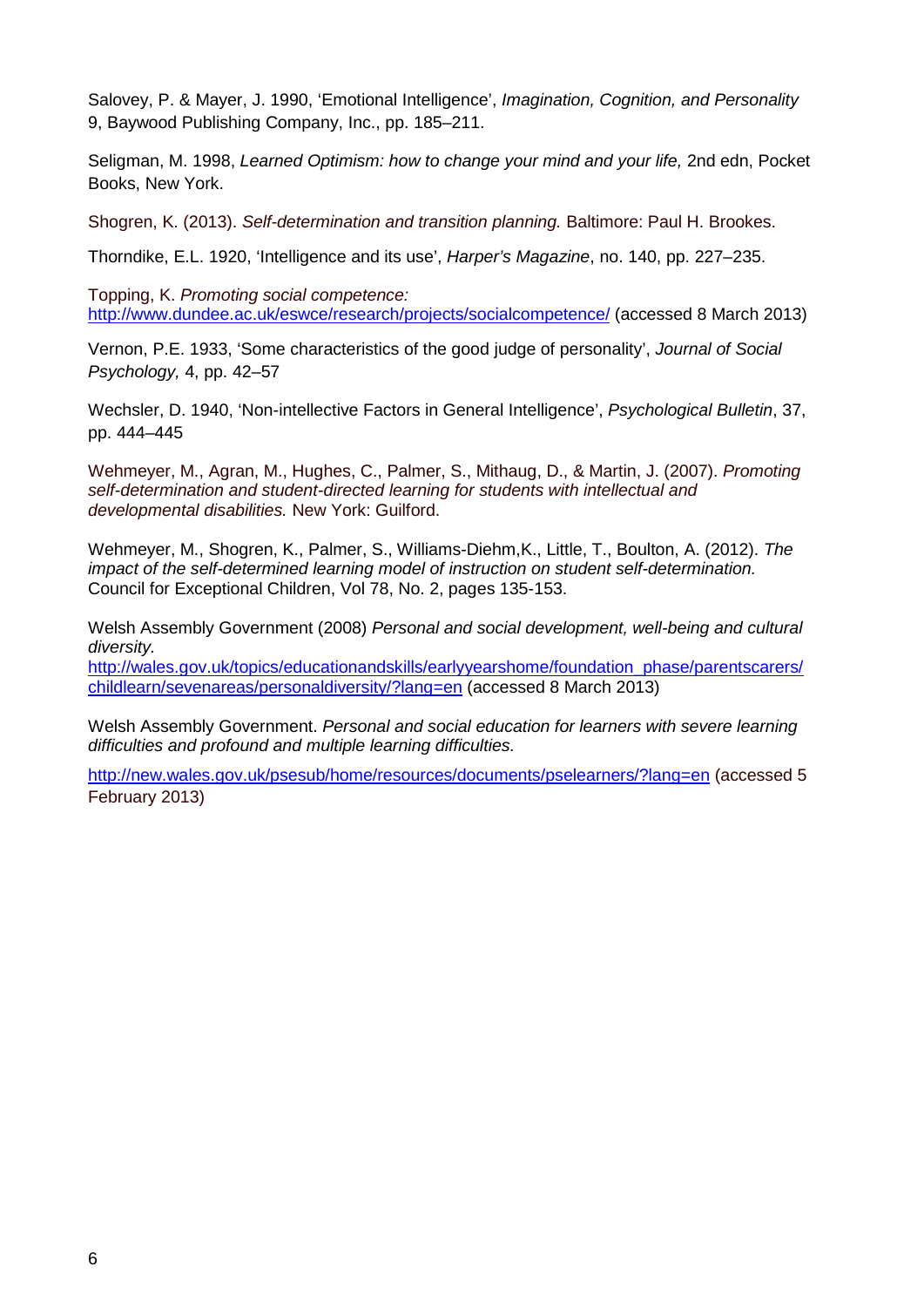# **Organising elements**

The Personal and social capability learning continuum is organised into four interrelated elements of:

- Self-awareness
- Self-management
- Social awareness
- Social management

The diagram below sets out these elements.



Organising elements for Personal and social capability

#### **Self-awareness**

This element involves students in identifying and describing the factors that influence their emotional responses. They develop a realistic sense of their personal abilities, qualities and strengths through knowing what they are feeling in the moment, and having a realistic assessment of their own abilities and a well-grounded sense of self-knowledge and selfconfidence. Self-awareness involves students reflecting on and evaluating their learning, identifying personal characteristics that contribute to or limit their effectiveness, learning from successes or failures, and being able to interpret their own emotional states, needs and perspectives. In developing and acting with personal and social capability, students:

- recognise emotions
- recognise personal qualities and achievements
- understand themselves as learners
- develop reflective practice.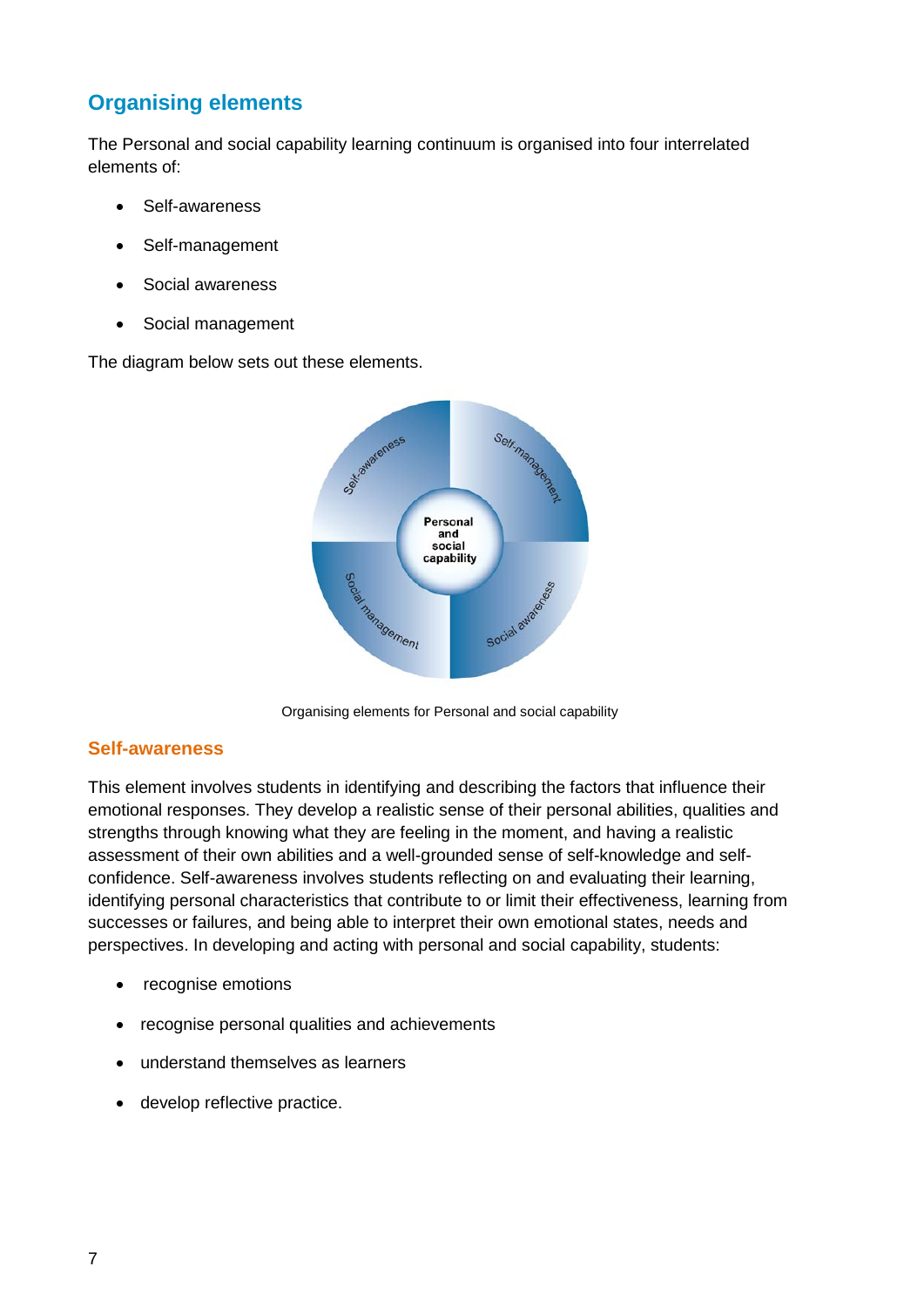#### **Self-management**

This element involves students in effectively regulating, managing and monitoring their own emotional responses, and persisting in completing tasks and overcoming obstacles. Students are engaged in developing organisational skills, and identifying the resources needed to achieve goals. This is achieved through developing the skills to work independently and to show initiative, learning to be conscientious, delaying gratification and persevering in the face of setbacks and frustrations. It also involves the metacognitive skill of learning when and how to use particular strategies. In developing and acting with personal and social capability, students:

- express emotions appropriately
- develop self-discipline and set goals
- work independently and show initiative
- become confident, resilient and adaptable.

#### **Social awareness**

This element involves students recognising others' feelings and knowing how and when to assist others. Students learn to show respect for and understand others' perspectives, emotional states and needs. They learn to participate in positive, safe and respectful relationships, defining and accepting individual and group roles and responsibilities. Students gain an understanding of the role of advocacy in contemporary society and build their capacity to critique societal constructs and forms of discrimination, such as racism and sexism. In developing and acting with personal and social capability, students:

- appreciate diverse perspectives
- contribute to civil society
- understand relationships.

#### **Social management**

This element involves students in interacting effectively and respectfully with a range of adults and peers. Students learn to negotiate and communicate effectively with others; work in teams, positively contribute to groups and collaboratively make decisions; resolve conflict and reach positive outcomes. Students develop the ability to initiate and manage successful personal relationships, and participate in a range of social and communal activities. Social management involves building skills associated with leadership, such as mentoring and role modelling. In developing and acting with personal and social capability, students:

- communicate effectively
- work collaboratively
- make decisions
- negotiate and resolve conflict
- develop leadership skills.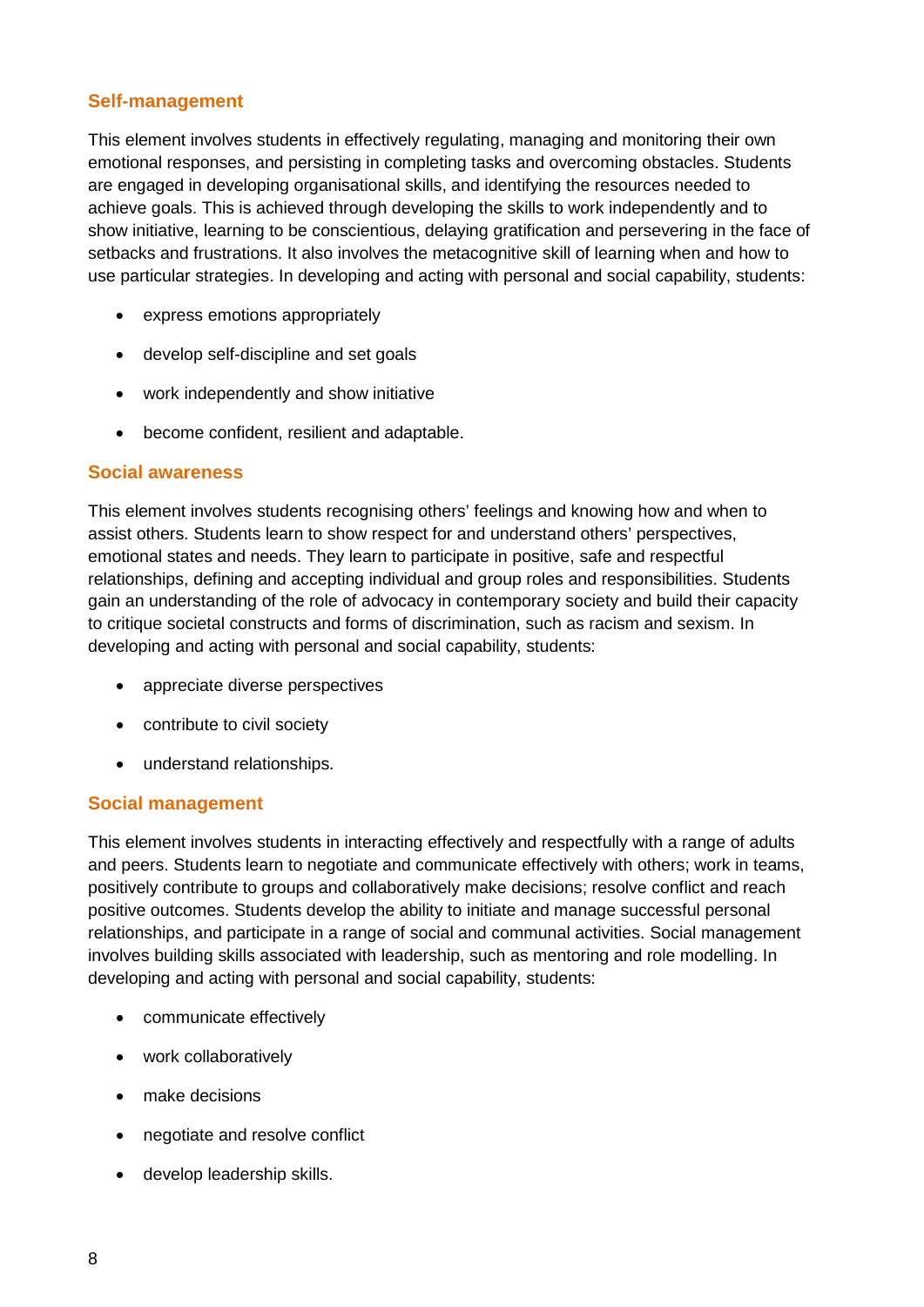# **Personal and Social Capability Learning Continuum**

#### **Self-awareness**

| <b>Level 1</b>                                                                                                                                                                                                            |                                                                                                                                                                         | <b>Level 2</b>                                                                                                                                                      | Level 3                                                                                                                                    | <b>Level 4</b>                                                                                                                                            | Level 5                                                                                                                          | <b>Level 6</b>                                                                                                                                                |  |  |
|---------------------------------------------------------------------------------------------------------------------------------------------------------------------------------------------------------------------------|-------------------------------------------------------------------------------------------------------------------------------------------------------------------------|---------------------------------------------------------------------------------------------------------------------------------------------------------------------|--------------------------------------------------------------------------------------------------------------------------------------------|-----------------------------------------------------------------------------------------------------------------------------------------------------------|----------------------------------------------------------------------------------------------------------------------------------|---------------------------------------------------------------------------------------------------------------------------------------------------------------|--|--|
| 1a                                                                                                                                                                                                                        | 1 <sub>b</sub><br>Typically by the end of<br>Foundation Year,<br>students:                                                                                              | Typically by the end of<br>Year 2, students:                                                                                                                        | Typically by the end of<br>Year 4, students:                                                                                               | Typically by the end of<br>Year 6, students:                                                                                                              | Typically by the end of<br>Year 8, students:                                                                                     | Typically by the end of<br>Year 10, students:                                                                                                                 |  |  |
| <b>Recognise emotions</b>                                                                                                                                                                                                 |                                                                                                                                                                         |                                                                                                                                                                     |                                                                                                                                            |                                                                                                                                                           |                                                                                                                                  |                                                                                                                                                               |  |  |
| recognise and identify<br>their own emotions                                                                                                                                                                              | identify a range of<br>emotions and describe<br>situations that may<br>evoke these emotions                                                                             | compare their<br>emotional responses<br>with those of their<br>peers                                                                                                | describe the influence<br>that people, situations<br>and events have on<br>their emotions                                                  | explain how the<br>appropriateness of<br>emotional responses<br>influences behaviour                                                                      | examine influences on<br>and consequences of<br>their emotional<br>responses in learning,<br>social and work-related<br>contexts | reflect critically on their<br>emotional responses to<br>challenging situations<br>in a wide range of<br>learning, social and<br>work-related contexts        |  |  |
| <b>Examples</b><br>recognising when<br>they are feeling<br>'happy', 'sad',<br>'afraid' or 'angry'<br>and naming the<br>emotion or selecting<br>a photograph of a<br>face that matches<br>their current<br>emotional state | <b>Examples</b><br>describing<br>$\bullet$<br>responses such as<br>being excited at a<br>birthday party or<br>feeling disappointed<br>when not selected<br>for an award | <b>Examples</b><br>considering how<br>$\bullet$<br>others respond to<br>difficult situations in<br>historical contexts<br>or when listening to<br>fictional stories | <b>Examples</b><br>discussing their<br>emotional<br>responses to<br>events, such as<br>celebrations,<br>sporting events or<br>news stories | <b>Examples</b><br>explaining the likely<br>$\bullet$<br>consequences of<br>inappropriate<br>emotional<br>responses in a<br>range of social<br>situations | <b>Examples</b><br>investigating<br>$\bullet$<br>emotional<br>responses to unfair<br>play or unfair<br>treatment at work         | <b>Examples</b><br>gathering feedback<br>from peers and<br>adults about the<br>appropriateness of<br>their emotional<br>responses in a<br>range of situations |  |  |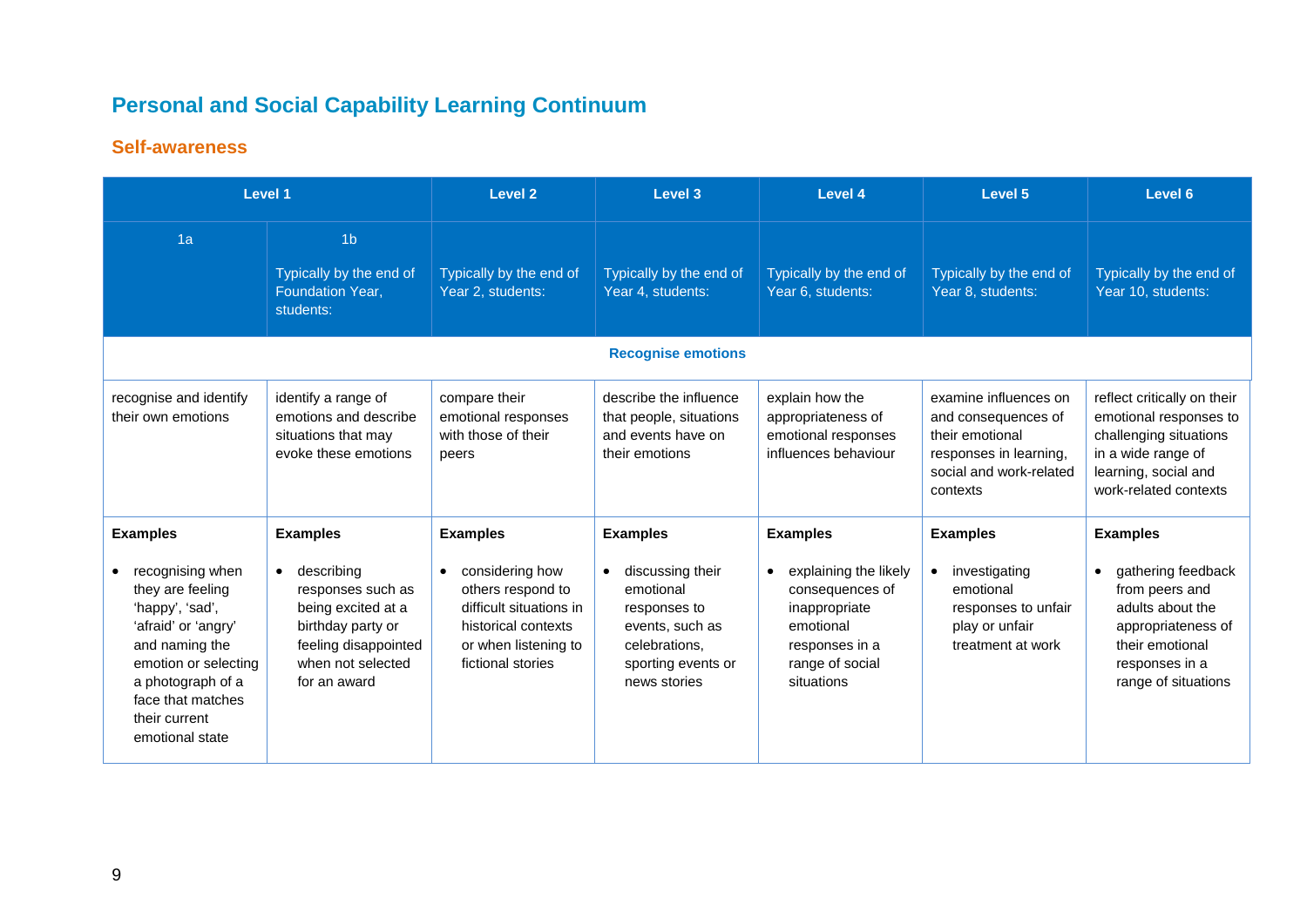|                                                         | Level 1                                                                                        | <b>Level 2</b>                                                                                                                                                                            | <b>Level 3</b>                                                                                                                     | Level 4                                                                                                                                     | Level 5                                                                                                                                                             | Level 6                                                                                                                               |  |  |  |
|---------------------------------------------------------|------------------------------------------------------------------------------------------------|-------------------------------------------------------------------------------------------------------------------------------------------------------------------------------------------|------------------------------------------------------------------------------------------------------------------------------------|---------------------------------------------------------------------------------------------------------------------------------------------|---------------------------------------------------------------------------------------------------------------------------------------------------------------------|---------------------------------------------------------------------------------------------------------------------------------------|--|--|--|
| 1a                                                      | 1 <sub>b</sub><br>Typically by the end of<br>Foundation Year,<br>students:                     | Typically by the end of<br>Year 2, students:                                                                                                                                              | Typically by the end of<br>Year 4, students:                                                                                       | Typically by the end of<br>Year 6, students:                                                                                                | Typically by the end of<br>Year 8, students:                                                                                                                        | Typically by the end of<br>Year 10, students:                                                                                         |  |  |  |
|                                                         | English ACELA1429                                                                              | English ACELA1462                                                                                                                                                                         | English ACELA1488                                                                                                                  | English ACELT1617<br>History <b>ACHHK115</b>                                                                                                | English ACELT1626<br>Science ACSIS140                                                                                                                               | English ACELT1643<br>Science ACSIS208<br>History <b>ACDSEH121</b>                                                                     |  |  |  |
|                                                         | <b>Recognise personal qualities and achievements</b>                                           |                                                                                                                                                                                           |                                                                                                                                    |                                                                                                                                             |                                                                                                                                                                     |                                                                                                                                       |  |  |  |
| express a personal<br>preference                        | identify their likes and<br>dislikes, needs and<br>wants, and explore<br>what influences these | identify and describe<br>personal interests,<br>skills and<br>achievements and<br>explain how these<br>contribute to family and<br>school life                                            | describe personal<br>strengths and<br>challenges and identify<br>skills they wish to<br>develop                                    | describe the influence<br>that personal qualities<br>and strengths have on<br>their learning outcomes                                       | make a realistic<br>assessment of their<br>abilities and<br>achievements, and<br>prioritise areas for<br>improvement                                                | assess their strengths<br>and challenges and<br>devise personally<br>appropriate strategies<br>to achieve future<br>success           |  |  |  |
| <b>Examples</b><br>choosing to engage<br>in an activity | <b>Examples</b><br>describing activities<br>they enjoy at<br>school, noting their<br>strengths | <b>Examples</b><br>identifying a<br>$\bullet$<br>personal quality or<br>skill, such as being<br>good at soccer or<br>spelling, and<br>describing how this<br>might be useful to<br>others | <b>Examples</b><br>• listing a range of<br>strengths supported<br>by examples from<br>home, school and<br>community<br>experiences | <b>Examples</b><br>keeping a journal or<br>blog of how their<br>personal qualities<br>have helped<br>achieve a positive<br>learning outcome | <b>Examples</b><br>considering what<br>interventions they<br>could have made,<br>and how these may<br>have changed<br>outcomes in study<br>and personal<br>pursuits | <b>Examples</b><br>designing a<br>personal capability<br>inventory that<br>includes evidence<br>to support their self-<br>assessments |  |  |  |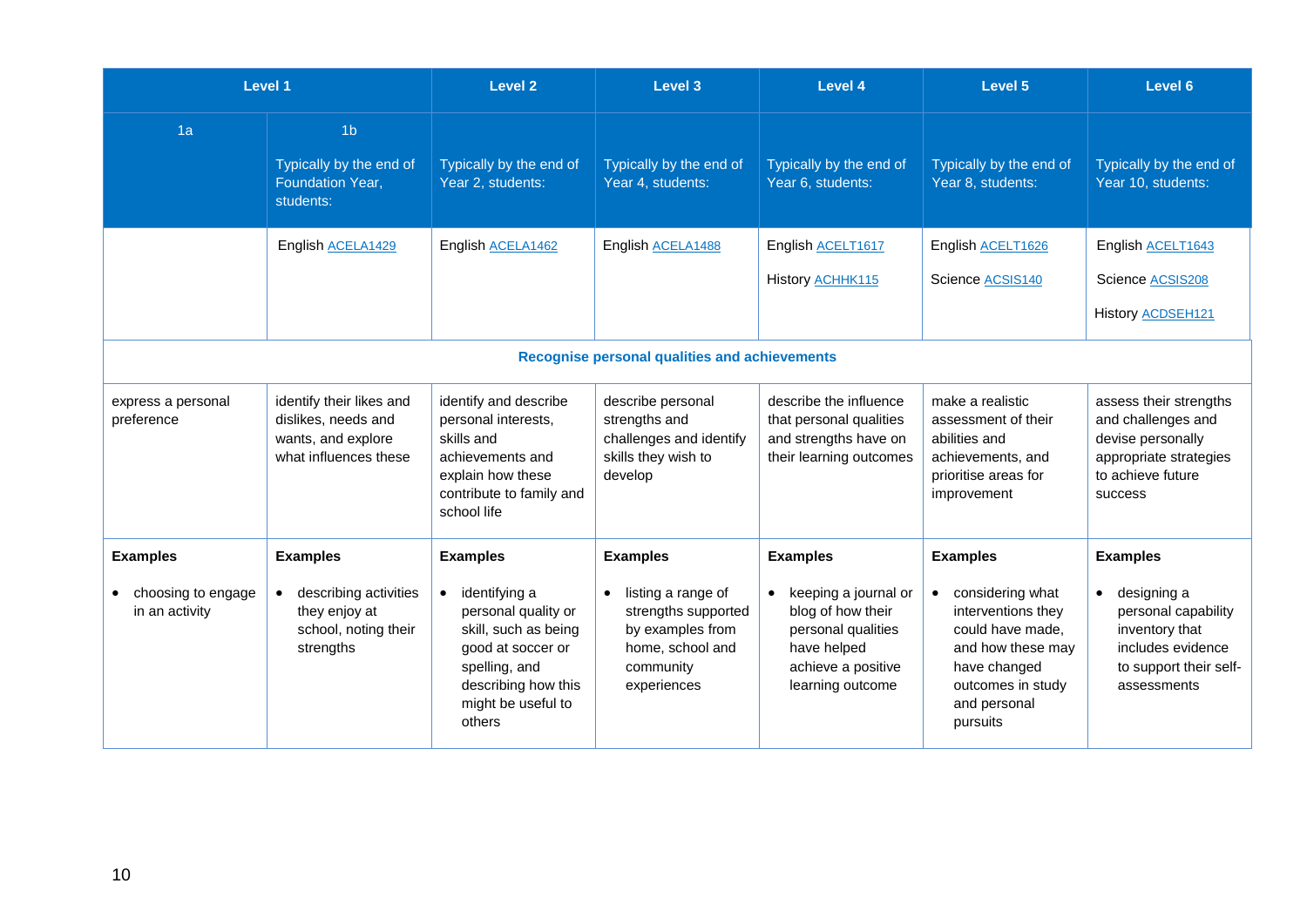|                                                                               | Level 1                                                                                                                                 | Level 2                                                                                                                | Level 3                                                                                                                    | Level 4                                                                                                | Level 5                                                                                                                                                   | Level 6                                                                                                                        |  |  |
|-------------------------------------------------------------------------------|-----------------------------------------------------------------------------------------------------------------------------------------|------------------------------------------------------------------------------------------------------------------------|----------------------------------------------------------------------------------------------------------------------------|--------------------------------------------------------------------------------------------------------|-----------------------------------------------------------------------------------------------------------------------------------------------------------|--------------------------------------------------------------------------------------------------------------------------------|--|--|
| 1a                                                                            | 1 <sub>b</sub><br>Typically by the end of<br>Foundation Year,<br>students:                                                              | Typically by the end of<br>Year 2, students:                                                                           | Typically by the end of<br>Year 4, students:                                                                               | Typically by the end of<br>Year 6, students:                                                           | Typically by the end of<br>Year 8, students:                                                                                                              | Typically by the end of<br>Year 10, students:                                                                                  |  |  |
|                                                                               | English ACELA1429                                                                                                                       | English ACELT1589                                                                                                      | English ACELY1692                                                                                                          | English ACELA1515                                                                                      | English ACELA1541                                                                                                                                         | English ACELT1814                                                                                                              |  |  |
|                                                                               | Science ACSSU002                                                                                                                        | Science ACSSU030                                                                                                       | Science ACSIS069                                                                                                           | Science <b>ACSHE220</b>                                                                                |                                                                                                                                                           | History <b>ACDSEH147</b>                                                                                                       |  |  |
|                                                                               | History <b>ACHHK001</b>                                                                                                                 | History <b>ACHHK045</b>                                                                                                |                                                                                                                            | History <b>ACHHS120</b>                                                                                |                                                                                                                                                           |                                                                                                                                |  |  |
| <b>Understand themselves as learners</b>                                      |                                                                                                                                         |                                                                                                                        |                                                                                                                            |                                                                                                        |                                                                                                                                                           |                                                                                                                                |  |  |
| select tasks they can<br>do in different learning<br>contexts                 | identify their abilities,<br>talents and interests as<br>learners                                                                       | discuss their strengths<br>and weaknesses as<br>learners and identify<br>some learning<br>strategies to assist<br>them | identify and describe<br>factors and strategies<br>that assist their<br>learning                                           | identify preferred<br>learning styles and<br>work habits                                               | identify and choose a<br>range of learning<br>strategies appropriate<br>to specific tasks and<br>describe work practices<br>that assist their<br>learning | evaluate the<br>effectiveness of<br>commonly used<br>learning strategies and<br>work practices and<br>refine these as required |  |  |
| <b>Examples</b><br>• communicating a<br>willingness to have<br>a go at a task | <b>Examples</b><br>sharing a personal<br>experience, interest<br>or discovery with<br>peers, and<br>describing what<br>they have learnt | <b>Examples</b><br>describing how<br>practising a skill<br>improves<br>performance                                     | <b>Examples</b><br>• keeping a journal of<br>their learning,<br>describing both<br>positive and<br>negative<br>experiences | <b>Examples</b><br>identifying their<br>preference as a<br>visual, auditory or<br>kinaesthetic learner | <b>Examples</b><br>• choosing strategies<br>that capitalise on<br>and expand their<br>strengths and<br>preferred learning<br>styles                       | <b>Examples</b><br>developing personal<br>learning plans that<br>identify effective<br>study techniques                        |  |  |
|                                                                               | English ACELT1575<br>Science ACSSU002                                                                                                   | English ACELY1667<br>Science ACSSU030                                                                                  | English ACELY1689                                                                                                          | English ACELY1714                                                                                      | English ACELY1736                                                                                                                                         |                                                                                                                                |  |  |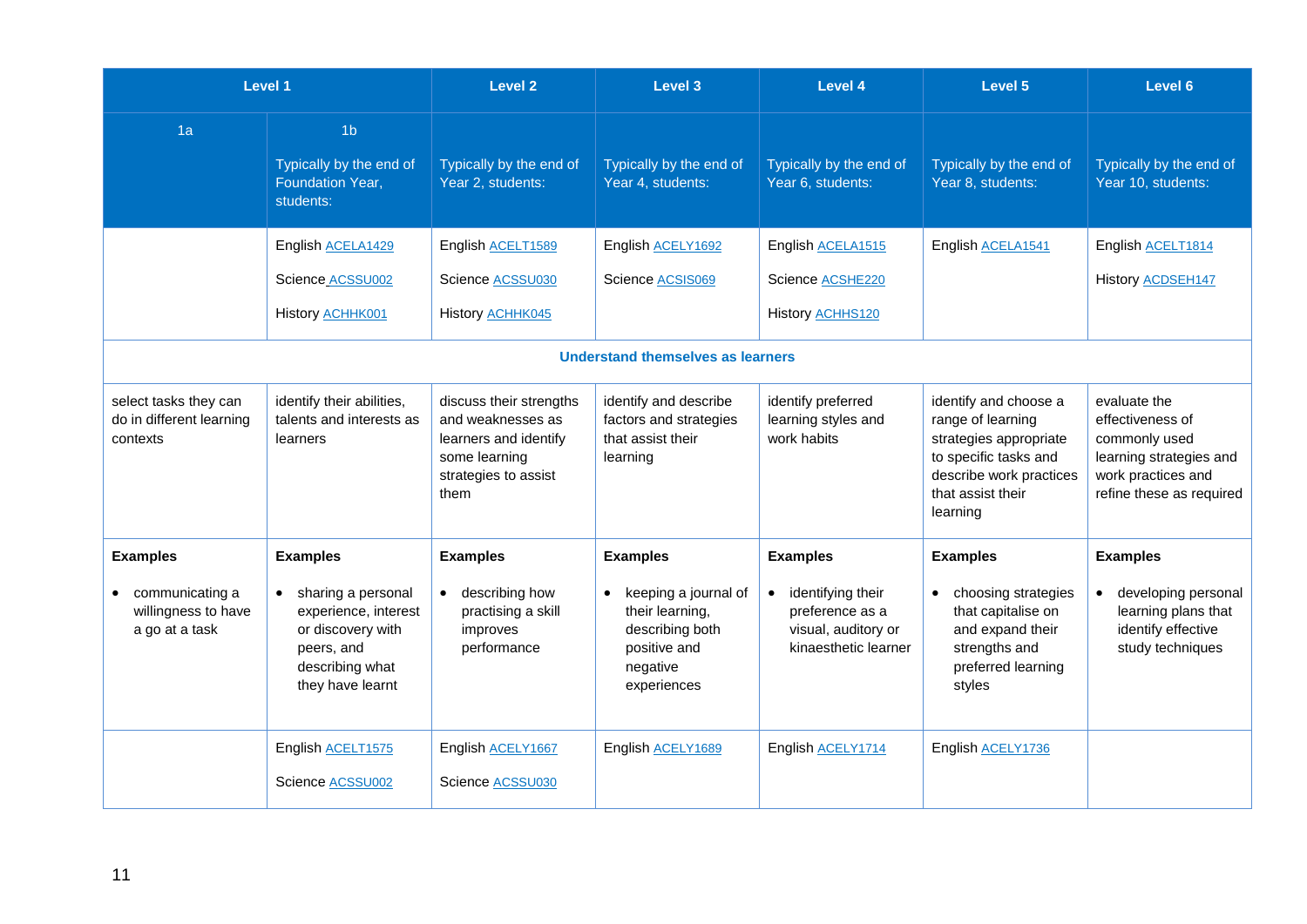|                                                                                 | Level 1                                                                                                                                                           | <b>Level 2</b>                                                                                                                                                           | <b>Level 3</b>                                                                                                                                                                                    | <b>Level 4</b>                                                                                                                                                                                | Level 5                                                                                                                                                                                    | Level 6                                                                                                                                                                                             |  |  |  |
|---------------------------------------------------------------------------------|-------------------------------------------------------------------------------------------------------------------------------------------------------------------|--------------------------------------------------------------------------------------------------------------------------------------------------------------------------|---------------------------------------------------------------------------------------------------------------------------------------------------------------------------------------------------|-----------------------------------------------------------------------------------------------------------------------------------------------------------------------------------------------|--------------------------------------------------------------------------------------------------------------------------------------------------------------------------------------------|-----------------------------------------------------------------------------------------------------------------------------------------------------------------------------------------------------|--|--|--|
| 1a                                                                              | 1 <sub>b</sub><br>Typically by the end of<br>Foundation Year,<br>students:                                                                                        | Typically by the end of<br>Year 2, students:                                                                                                                             | Typically by the end of<br>Year 4, students:                                                                                                                                                      | Typically by the end of<br>Year 6, students:                                                                                                                                                  | Typically by the end of<br>Year 8, students:                                                                                                                                               | Typically by the end of<br>Year 10, students:                                                                                                                                                       |  |  |  |
|                                                                                 | <b>Develop reflective practice</b>                                                                                                                                |                                                                                                                                                                          |                                                                                                                                                                                                   |                                                                                                                                                                                               |                                                                                                                                                                                            |                                                                                                                                                                                                     |  |  |  |
| recognise and identify<br>participation in or<br>completion of a task           | reflect on their feelings<br>as learners and how<br>their efforts affect skills<br>and achievements                                                               | reflect on what they<br>have learnt about<br>themselves from a<br>range of experiences at<br>home and school                                                             | reflect on personal<br>strengths and<br>achievements, based<br>on self-assessment<br>strategies and teacher<br>feedback                                                                           | monitor their progress,<br>seeking and<br>responding to feedback<br>from teachers to assist<br>them in consolidating<br>strengths, addressing<br>weaknesses and<br>fulfilling their potential | predict the outcomes of<br>personal and academic<br>challenges by drawing<br>on previous problem-<br>solving and decision-<br>making strategies and<br>feedback from peers<br>and teachers | reflect on feedback<br>from peers, teachers<br>and other adults, to<br>analyse personal<br>characteristics and skill<br>sets that contribute to<br>or limit their personal<br>and social capability |  |  |  |
| <b>Examples</b><br>communicating 'I<br>have finished' or 'I<br>am working hard' | <b>Examples</b><br>responding to open-<br>ended statements<br>such as 'I'm proud<br>of this because '<br>or using visual aids<br>to illustrate their<br>responses | <b>Examples</b><br>responding to<br>$\bullet$<br>prompts which help<br>them acknowledge<br>their successes and<br>identify what they<br>could do to make<br>improvements | <b>Examples</b><br>• with support,<br>identifying<br>strategies that help<br>them complete<br>tasks when they are<br>uncertain and<br>reflecting on their<br>contributions to<br>group activities | <b>Examples</b><br>building on their<br>strengths in various<br>roles in small and<br>large groups,<br>setting personal<br>challenges to<br>develop new skills<br>and strategies              | <b>Examples</b><br>identifying<br>$\bullet$<br>strategies they have<br>used successfully to<br>complete learning<br>area tasks they<br>have found difficult                                | <b>Examples</b><br>noticing how<br>$\bullet$<br>emotions such as<br>anger and<br>excitement affect<br>learning and impact<br>on achievements<br>and successes                                       |  |  |  |
|                                                                                 | English ACELT1577<br>History <b>ACHHS017</b>                                                                                                                      | English ACELT1590                                                                                                                                                        | English ACELY1689<br>Science ACSIS065                                                                                                                                                             | English ACEL1710<br>Science ACSIS108                                                                                                                                                          | English ACELY1736                                                                                                                                                                          | English ACELT1815<br>Science ACSIS208                                                                                                                                                               |  |  |  |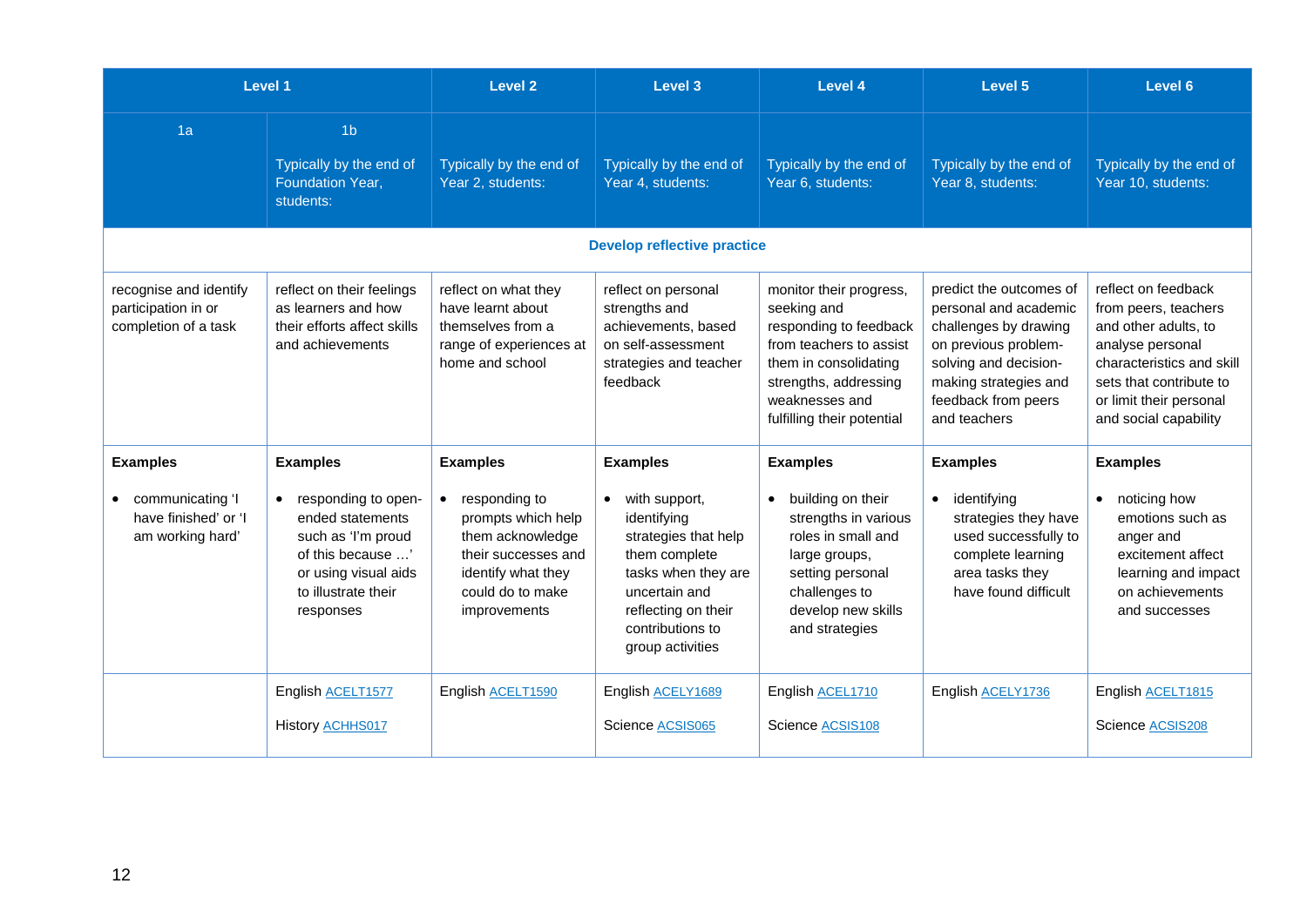### **Self-management**

|                                                                                                                                                                                                                              | Level 1                                                                                                                                                  | Level 2                                                                                                                                                         | Level 3                                                                                                                      | Level 4                                                                                                                                          | Level 5                                                                                                                                        | Level 6                                                                                                                                                            |
|------------------------------------------------------------------------------------------------------------------------------------------------------------------------------------------------------------------------------|----------------------------------------------------------------------------------------------------------------------------------------------------------|-----------------------------------------------------------------------------------------------------------------------------------------------------------------|------------------------------------------------------------------------------------------------------------------------------|--------------------------------------------------------------------------------------------------------------------------------------------------|------------------------------------------------------------------------------------------------------------------------------------------------|--------------------------------------------------------------------------------------------------------------------------------------------------------------------|
| 1a                                                                                                                                                                                                                           | 1 <sub>b</sub><br>Typically by the end of<br>Foundation Year,<br>students:                                                                               | Typically by the end of<br>Year 2, students:                                                                                                                    | Typically by the end of<br>Year 4, students:                                                                                 | Typically by the end of<br>Year 6, students:                                                                                                     | Typically by the end of<br>Year 8, students:                                                                                                   | Typically by the end of<br>Year 10, students:                                                                                                                      |
|                                                                                                                                                                                                                              |                                                                                                                                                          |                                                                                                                                                                 | <b>Express emotions appropriately</b>                                                                                        |                                                                                                                                                  |                                                                                                                                                |                                                                                                                                                                    |
| recognise and identify<br>how their emotions<br>influence the way they<br>feel and act                                                                                                                                       | express their emotions<br>constructively in<br>interactions with others                                                                                  | describe ways to<br>express emotions to<br>show awareness of the<br>feelings and needs of<br>others                                                             | identify and describe<br>strategies to manage<br>and moderate emotions<br>in increasingly<br>unfamiliar situations           | explain the influence of<br>emotions on behaviour.<br>learning and<br>relationships                                                              | forecast the<br>consequences of<br>expressing emotions<br>inappropriately and<br>devise measures to<br>regulate behaviour                      | consider control and<br>justify their emotional<br>responses, in<br>expressing their<br>opinions, beliefs,<br>values, questions and<br>choices                     |
| <b>Examples</b><br>communicating the<br>physical changes<br>they experience<br>when excited, angry<br>or stressed such as<br>when they are<br>excited they feel<br>happy; or when<br>they are angry their<br>body goes tense | <b>Examples</b><br>communicating<br>when they feel left<br>out, lonely, excited,<br>disappointed or<br>unsafe during class<br>and physical<br>activities | <b>Examples</b><br>using different tone<br>$\bullet$<br>and voice level in<br>and outside the<br>classroom, and<br>when interacting<br>with adults and<br>peers | <b>Examples</b><br>learning when, how<br>and with whom it is<br>appropriate to share<br>anger, frustration<br>and excitement | <b>Examples</b><br>noticing how<br>emotions such as<br>anger and<br>excitement affect<br>learning and impact<br>on achievements<br>and successes | <b>Examples</b><br>predicting<br>$\bullet$<br>situations that<br>serve as emotional<br>triggers and<br>implementing<br>regulating<br>responses | <b>Examples</b><br>choosing<br>$\bullet$<br>appropriate<br>language and voice<br>to convey personal<br>responses and<br>opinions to a range<br>of adults and peers |
|                                                                                                                                                                                                                              | English ACELA1428                                                                                                                                        | English ACELA1461                                                                                                                                               | English ACELT1603                                                                                                            | English ACELA1517                                                                                                                                | English ACELY1808                                                                                                                              | English ACELY1813                                                                                                                                                  |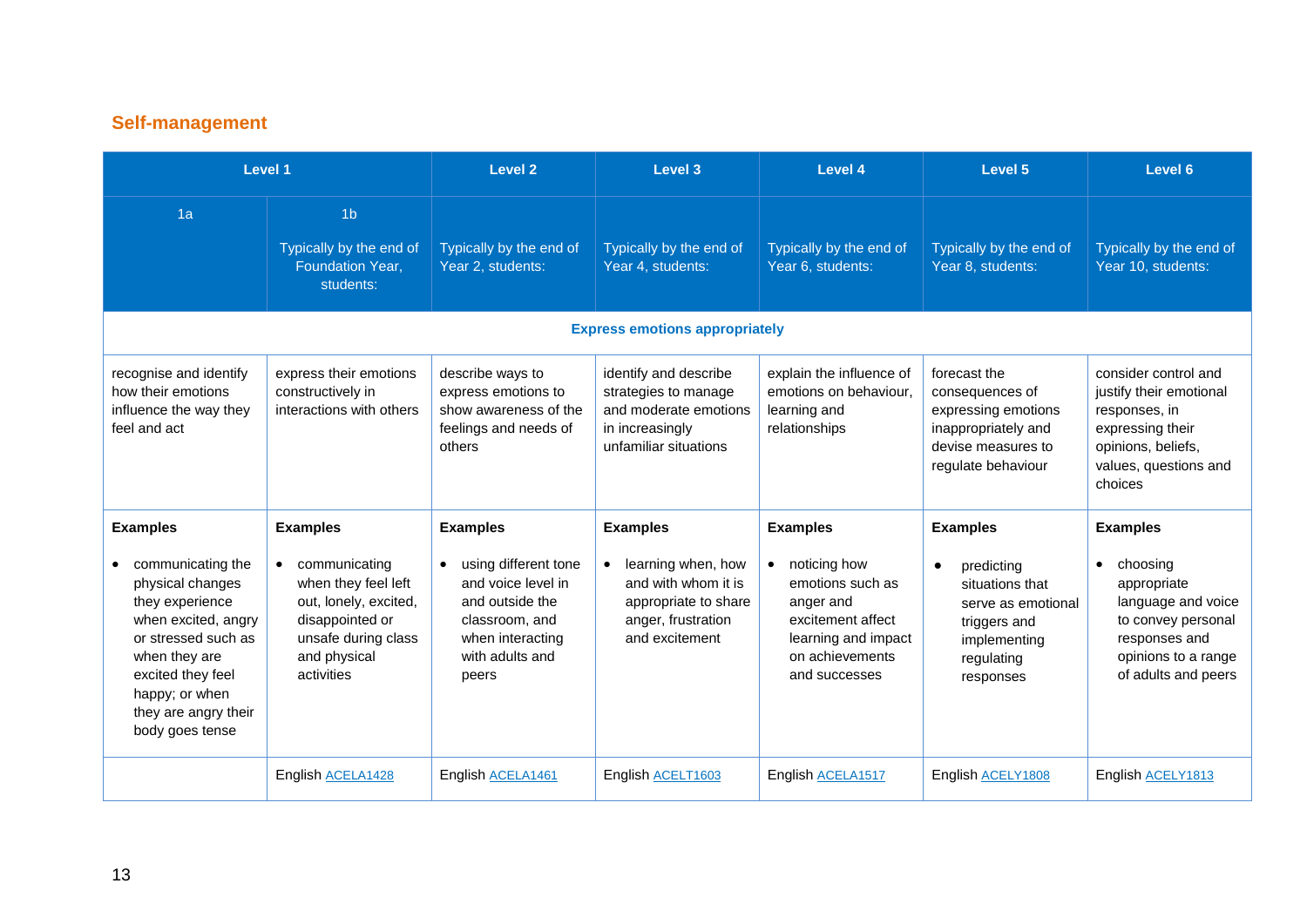|                                                                                    | Level 1                                                                                                                                                                                              | <b>Level 2</b>                                                                                      | <b>Level 3</b>                                                                               | <b>Level 4</b>                                                                                                                                                    | Level 5                                                                                                                                           | Level 6                                                                                                                                                |  |  |
|------------------------------------------------------------------------------------|------------------------------------------------------------------------------------------------------------------------------------------------------------------------------------------------------|-----------------------------------------------------------------------------------------------------|----------------------------------------------------------------------------------------------|-------------------------------------------------------------------------------------------------------------------------------------------------------------------|---------------------------------------------------------------------------------------------------------------------------------------------------|--------------------------------------------------------------------------------------------------------------------------------------------------------|--|--|
| 1a                                                                                 | 1 <sub>b</sub><br>Typically by the end of<br>Foundation Year,<br>students:                                                                                                                           | Typically by the end of<br>Year 2, students:                                                        | Typically by the end of<br>Year 4, students:                                                 | Typically by the end of<br>Year 6, students:                                                                                                                      | Typically by the end of<br>Year 8, students:                                                                                                      | Typically by the end of<br>Year 10, students:                                                                                                          |  |  |
|                                                                                    |                                                                                                                                                                                                      |                                                                                                     | Science ACSIS071                                                                             | Science ACSIS232<br>History <b>ACHHS120</b>                                                                                                                       | Science <b>ACSHE135</b>                                                                                                                           | Science <b>ACSHE194</b><br>History <b>ACDSEH109</b>                                                                                                    |  |  |
|                                                                                    | Develop self-discipline and set goals                                                                                                                                                                |                                                                                                     |                                                                                              |                                                                                                                                                                   |                                                                                                                                                   |                                                                                                                                                        |  |  |
| make a choice to<br>participate in a class<br>activity                             | follow class routines to<br>assist learning                                                                                                                                                          | set goals in learning<br>and personal<br>organisation by<br>completing tasks within<br>a given time | explain the value of<br>self-discipline and goal-<br>setting in helping them<br>to learn     | analyse factors that<br>influence ability to self-<br>regulate; devise and<br>apply strategies to<br>monitor own behaviour<br>and set realistic<br>learning goals | select, use and analyse<br>strategies that assist in<br>regulating behaviour<br>and achieving personal<br>and learning goals                      | critically analyse self-<br>discipline strategies<br>and personal goals and<br>consider their<br>application in social<br>and work-related<br>contexts |  |  |
| <b>Examples</b><br>choosing to<br>complete a task for<br>positive<br>reinforcement | <b>Examples</b><br>using class routines<br>$\bullet$<br>such as turn-taking,<br>sitting when<br>listening to stories,<br>following<br>instructions,<br>managing<br>transitions between<br>activities | <b>Examples</b><br>organising their<br>$\bullet$<br>time using<br>calendars and<br>clocks           | <b>Examples</b><br>• identifying how<br>distractions and<br>priorities influence<br>learning | <b>Examples</b><br>identifying desired<br>goals and making<br>plans to achieve<br>these results                                                                   | <b>Examples</b><br>• using spread sheets<br>and other<br>organisers to plan<br>and arrange<br>activities at school<br>and study outside<br>school | <b>Examples</b><br>drawing on goal<br>$\bullet$<br>setting strategies<br>used at school to<br>plan for work life                                       |  |  |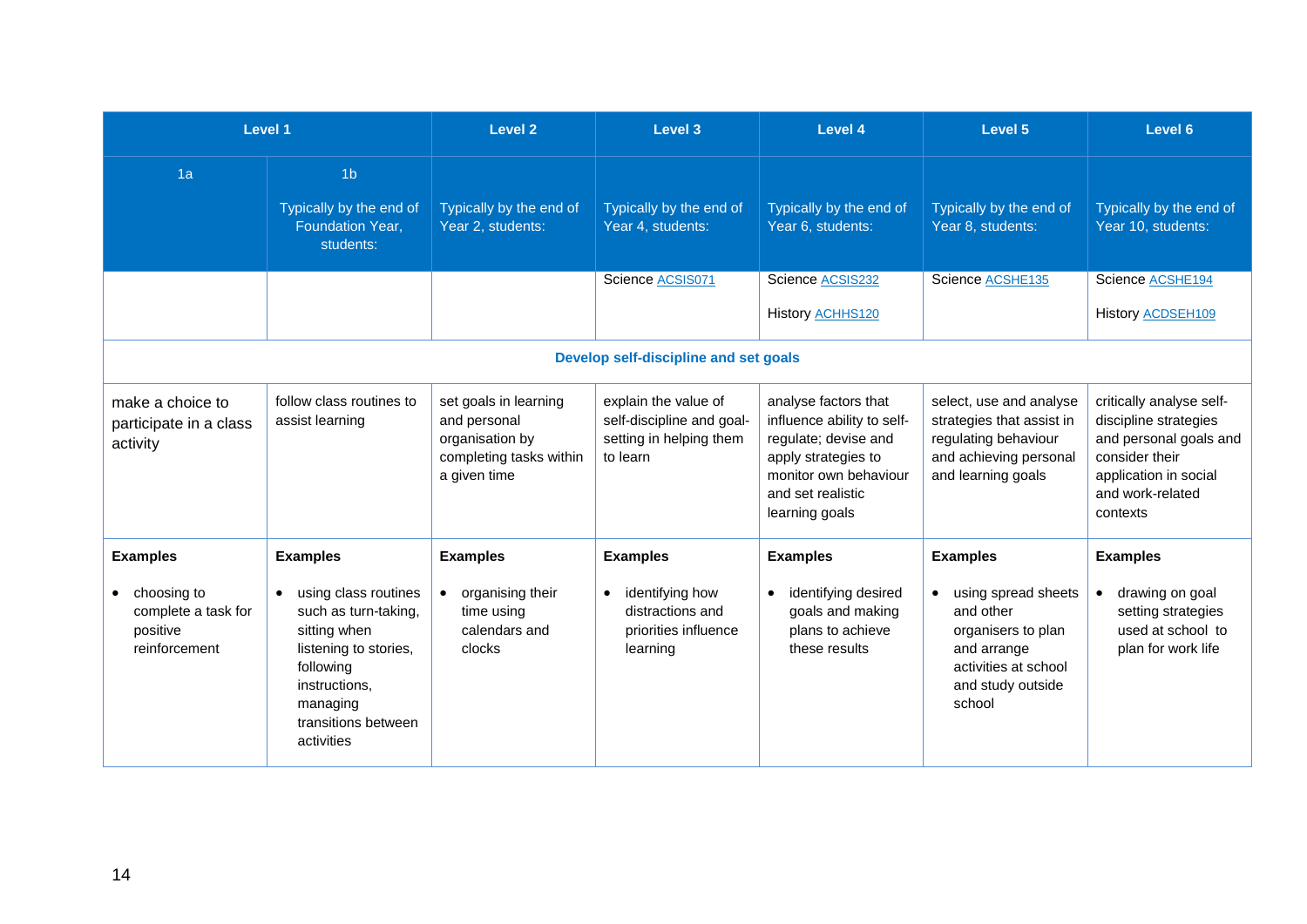| Level 1                                    |                                                                                                                                                  | <b>Level 2</b>                                                                                                                       | <b>Level 3</b>                                                                                                 | Level 4                                                                                                     | Level 5                                                                                                                      | Level 6                                                                                                                                                  |
|--------------------------------------------|--------------------------------------------------------------------------------------------------------------------------------------------------|--------------------------------------------------------------------------------------------------------------------------------------|----------------------------------------------------------------------------------------------------------------|-------------------------------------------------------------------------------------------------------------|------------------------------------------------------------------------------------------------------------------------------|----------------------------------------------------------------------------------------------------------------------------------------------------------|
| 1a                                         | 1 <sub>b</sub><br>Typically by the end of<br>Foundation Year,<br>students:                                                                       | Typically by the end of<br>Year 2, students:                                                                                         | Typically by the end of<br>Year 4, students:                                                                   | Typically by the end of<br>Year 6, students:                                                                | Typically by the end of<br>Year 8, students:                                                                                 | Typically by the end of<br>Year 10, students:                                                                                                            |
|                                            | English ACELY1646<br><b>Mathematics</b><br>ACMMG008                                                                                              | English ACELA1461<br><b>Mathematics</b><br>ACMMG041                                                                                  | English ACELY1688<br><b>Mathematics</b><br>ACMMG086                                                            | English ACELY1710<br><b>Mathematics</b><br>ACMMG139                                                         | English ACELY1731<br>Science <b>ACSHE148</b>                                                                                 | English ACELY1751<br>Science ACSIS208                                                                                                                    |
|                                            | Science ACSIS233                                                                                                                                 | Science ACSIS039                                                                                                                     | Science ACSIS065                                                                                               | Science <b>ACSHE100</b><br>History <b>ACHHS120</b>                                                          |                                                                                                                              |                                                                                                                                                          |
|                                            |                                                                                                                                                  |                                                                                                                                      | Work independently and show initiative                                                                         |                                                                                                             |                                                                                                                              |                                                                                                                                                          |
| attempt tasks with<br>support or prompting | attempt tasks<br>independently and<br>identify when and from<br>whom help can be<br>sought                                                       | work independently on<br>routine tasks and<br>experiment with<br>strategies to complete<br>other tasks where<br>appropriate          | consider, select and<br>adopt a range of<br>strategies for working<br>independently and<br>taking initiative   | assess the value of<br>working independently,<br>and taking initiative to<br>do so where<br>appropriate     | critique their<br>effectiveness in<br>working independently<br>by identifying enablers<br>and barriers to<br>achieving goals | establish personal<br>priorities, manage<br>resources effectively<br>and demonstrate<br>initiative to achieve<br>personal goals and<br>learning outcomes |
| <b>Examples</b>                            | <b>Examples</b>                                                                                                                                  | <b>Examples</b>                                                                                                                      | <b>Examples</b>                                                                                                | <b>Examples</b>                                                                                             | <b>Examples</b>                                                                                                              | <b>Examples</b>                                                                                                                                          |
| completing a<br>selected task              | identifying<br>$\bullet$<br>situations where<br>help is needed and<br>the people who can<br>help them, and<br>when it is<br>appropriate to 'give | describing their<br>$\bullet$<br>daily school routine,<br>identifying areas<br>where it is<br>appropriate and<br>helpful for them to | recognising when<br>$\bullet$<br>strategies<br>previously used<br>are not as<br>effective as new<br>strategies | identifying<br>$\bullet$<br>situations where it<br>is preferable to<br>work independently<br>or with others | developing<br>$\bullet$<br>strategies for<br>overcoming<br>obstacles<br>encountered in<br>working                            | identifying learning<br>goals and<br>monitoring<br>effectiveness of<br>their strategies and<br>interventions to                                          |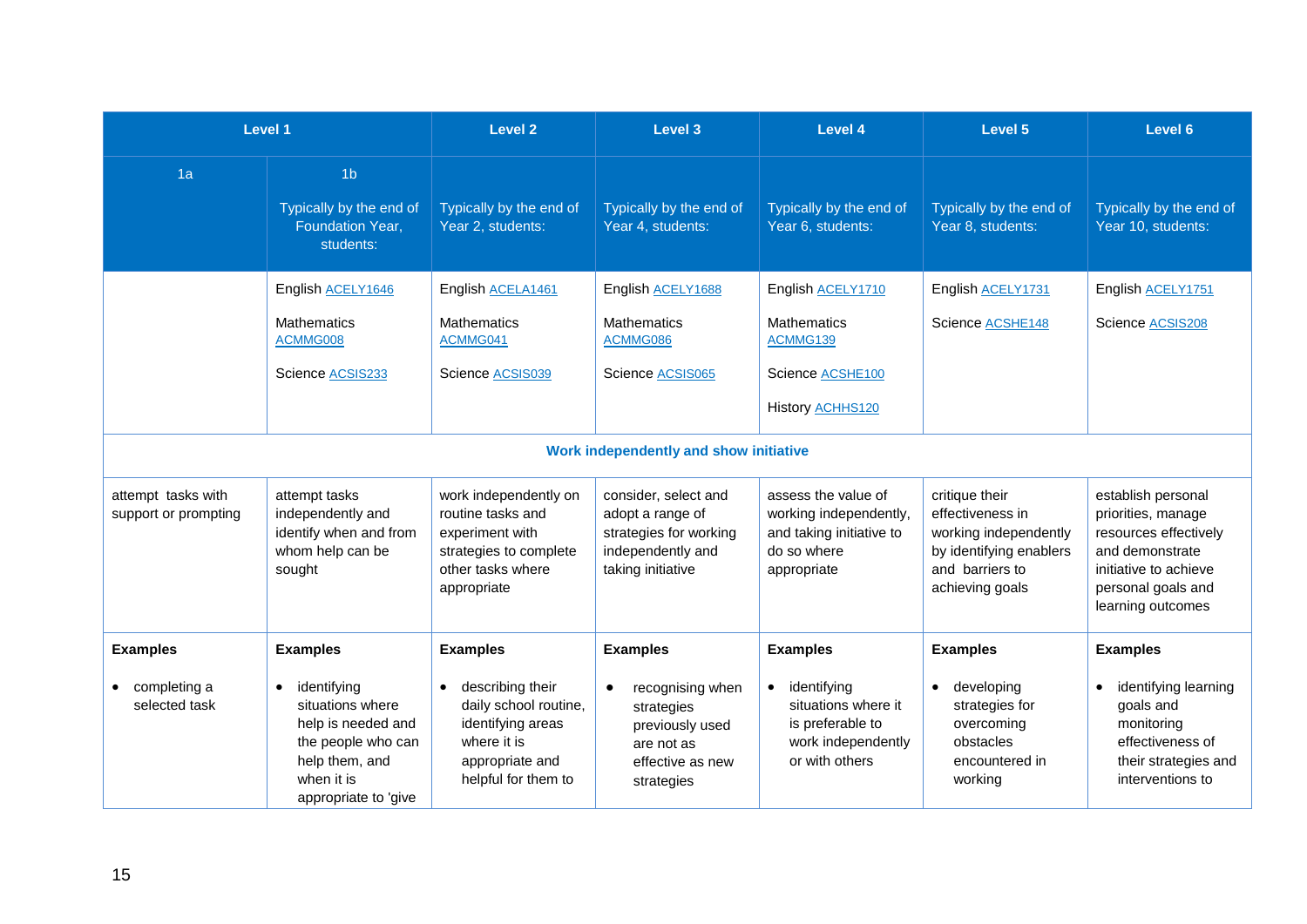|                                                                                                  | Level 1                                                                                              | Level 2                                                                                         | <b>Level 3</b>                                                                                                                | Level 4                                                                                                                                      | Level 5                                                                                                                     | Level 6                                                                                                                                         |
|--------------------------------------------------------------------------------------------------|------------------------------------------------------------------------------------------------------|-------------------------------------------------------------------------------------------------|-------------------------------------------------------------------------------------------------------------------------------|----------------------------------------------------------------------------------------------------------------------------------------------|-----------------------------------------------------------------------------------------------------------------------------|-------------------------------------------------------------------------------------------------------------------------------------------------|
| 1a                                                                                               | 1 <sub>b</sub><br>Typically by the end of<br>Foundation Year,<br>students:                           | Typically by the end of<br>Year 2, students:                                                    | Typically by the end of<br>Year 4, students:                                                                                  | Typically by the end of<br>Year 6, students:                                                                                                 | Typically by the end of<br>Year 8, students:                                                                                | Typically by the end of<br>Year 10, students:                                                                                                   |
|                                                                                                  | tasks a go'                                                                                          | show initiative                                                                                 |                                                                                                                               |                                                                                                                                              | independently                                                                                                               | achieve them                                                                                                                                    |
|                                                                                                  | English ACELY1647                                                                                    | English ACELY1667                                                                               | English ACELT1607                                                                                                             | English ACELY1816                                                                                                                            | English ACELY1731                                                                                                           | English ACELY1756                                                                                                                               |
|                                                                                                  | Science ACSIS233                                                                                     | Science ACSIS039                                                                                | Science ACSIS066                                                                                                              | Science ACSIS104                                                                                                                             | Science <b>ACSHE135</b>                                                                                                     | Science <b>ACSHE195</b>                                                                                                                         |
|                                                                                                  | History <b>ACHHS021</b>                                                                              |                                                                                                 |                                                                                                                               | History <b>ACHHS120</b>                                                                                                                      |                                                                                                                             |                                                                                                                                                 |
|                                                                                                  |                                                                                                      |                                                                                                 | Become confident, resilient and adaptable                                                                                     |                                                                                                                                              |                                                                                                                             |                                                                                                                                                 |
| identify people and<br>situations with which<br>they feel a sense of<br>familiarity or belonging | identify situations that<br>feel safe or unsafe,<br>approaching new<br>situations with<br>confidence | undertake and persist<br>with short tasks, within<br>the limits of personal<br>safety           | persist with tasks when<br>faced with challenges<br>and adapt their<br>approach where first<br>attempts are not<br>successful | devise strategies and<br>formulate plans to<br>assist in the completion<br>of challenging tasks<br>and the maintenance of<br>personal safety | assess, adapt and<br>modify personal and<br>safety strategies and<br>plans, and revisit tasks<br>with renewed<br>confidence | evaluate, rethink and<br>refine approaches to<br>tasks to take account of<br>unexpected or difficult<br>situations and safety<br>considerations |
| <b>Examples</b>                                                                                  | <b>Examples</b>                                                                                      | <b>Examples</b>                                                                                 | <b>Examples</b>                                                                                                               | <b>Examples</b>                                                                                                                              | <b>Examples</b>                                                                                                             | <b>Examples</b>                                                                                                                                 |
| identifying family,<br>friends, familiar<br>people in the<br>community                           | choosing strategies<br>$\bullet$<br>to manage unsafe<br>situations such as<br>No Go Tell             | continuing to<br>$\bullet$<br>practise a physical<br>activity despite<br>individual limitations | persisting to inform<br>a trusted adult<br>about an unsafe<br>encounter, event or<br>situation                                | developing coping<br>$\bullet$<br>strategies for<br>managing set backs                                                                       | • recording<br>successful<br>strategies, and<br>drawing on these in<br>unfamiliar and<br>complex situations                 | reconceptualising a<br>challenging learning<br>task                                                                                             |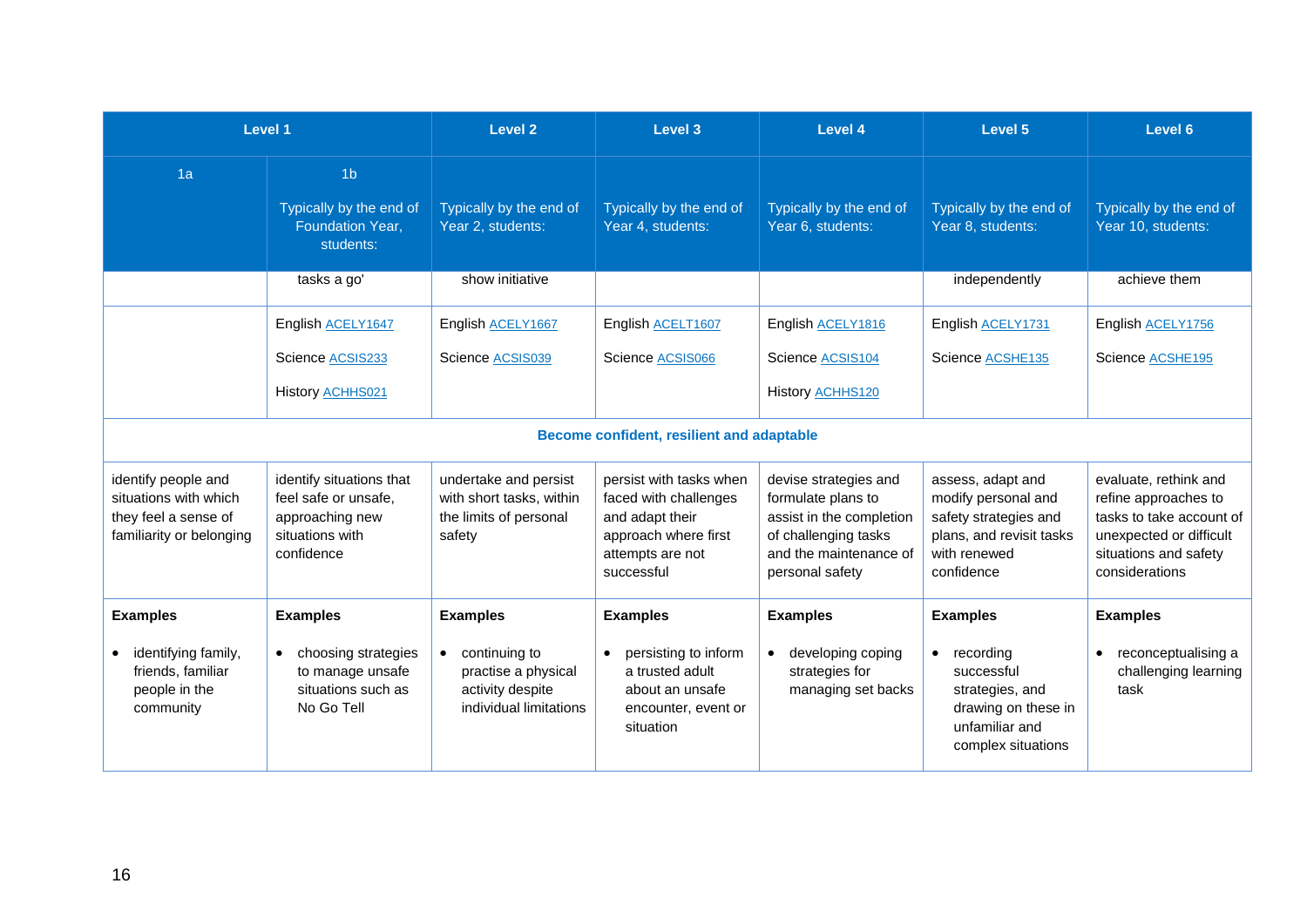| Level 1 |                                                                            | Level 2                                      | Level 3                                      | Level 4                                                                        | Level 5                                                                 | Level 6                                       |
|---------|----------------------------------------------------------------------------|----------------------------------------------|----------------------------------------------|--------------------------------------------------------------------------------|-------------------------------------------------------------------------|-----------------------------------------------|
| 1a      | 1 <sub>b</sub><br>Typically by the end of<br>Foundation Year,<br>students: | Typically by the end of<br>Year 2, students: | Typically by the end of<br>Year 4, students: | Typically by the end of<br>Year 6, students:                                   | Typically by the end of<br>Year 8, students:                            | Typically by the end of<br>Year 10, students: |
|         | English ACELY1651                                                          | English ACELY1667<br>Science ACSIS039        | English ACELT1603<br>Science ACSIS065        | English <b>ACELY1710</b><br>Science <b>ACSHE100</b><br>History <b>ACHHS120</b> | English <b>ACELY1808</b><br>Mathematics<br>ACMNA187<br>Science ACSIS148 | English ACELY1757<br>Science ACSHE230         |

#### **Social awareness**

|    | Level 1a                                                 | Level 2                                      | Level 3                                      | Level 4                                      | Level 5                                      | Level 6                                       |
|----|----------------------------------------------------------|----------------------------------------------|----------------------------------------------|----------------------------------------------|----------------------------------------------|-----------------------------------------------|
| 1a | 1 <sub>b</sub>                                           |                                              |                                              |                                              |                                              |                                               |
|    | Typically by the end of<br>Foundation Year,<br>students: | Typically by the end of<br>Year 2, students: | Typically by the end of<br>Year 4, students: | Typically by the end of<br>Year 6, students: | Typically by the end of<br>Year 8, students: | Typically by the end of<br>Year 10, students: |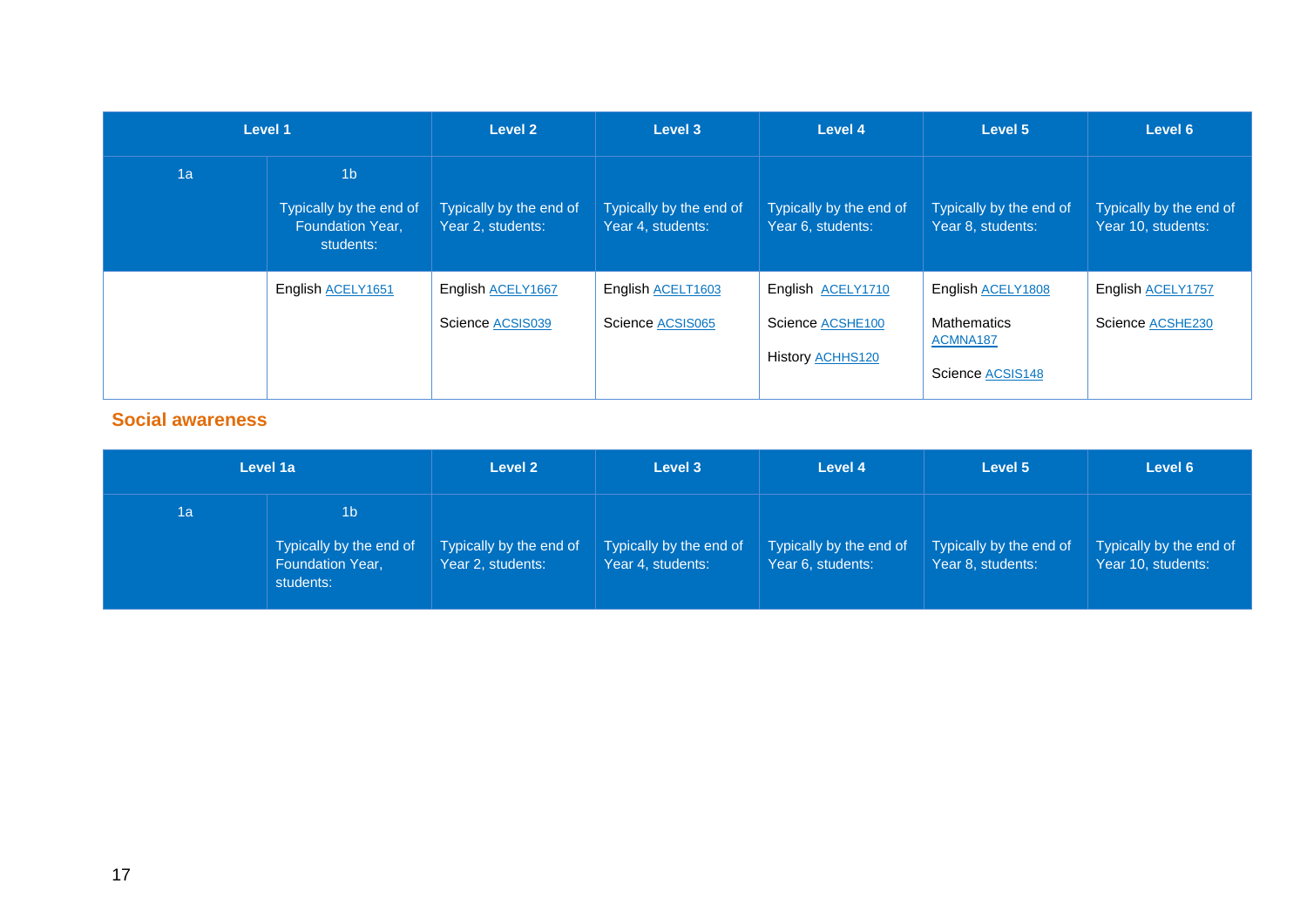|                                                                            | Level 1a                                                                                                | <b>Level 2</b>                                                                                                               | Level 3                                                                                                                                          | Level 4                                                                                                                                                                        | Level 5                                                                                                                                                                                        | Level 6                                                                                                                                                                            |  |  |
|----------------------------------------------------------------------------|---------------------------------------------------------------------------------------------------------|------------------------------------------------------------------------------------------------------------------------------|--------------------------------------------------------------------------------------------------------------------------------------------------|--------------------------------------------------------------------------------------------------------------------------------------------------------------------------------|------------------------------------------------------------------------------------------------------------------------------------------------------------------------------------------------|------------------------------------------------------------------------------------------------------------------------------------------------------------------------------------|--|--|
| 1a                                                                         | 1 <sub>b</sub><br>Typically by the end of<br>Foundation Year,<br>students:                              | Typically by the end of<br>Year 2, students:                                                                                 | Typically by the end of<br>Year 4, students:                                                                                                     | Typically by the end of<br>Year 6, students:                                                                                                                                   | Typically by the end of<br>Year 8, students:                                                                                                                                                   | Typically by the end of<br>Year 10, students:                                                                                                                                      |  |  |
| <b>Appreciate diverse perspectives</b>                                     |                                                                                                         |                                                                                                                              |                                                                                                                                                  |                                                                                                                                                                                |                                                                                                                                                                                                |                                                                                                                                                                                    |  |  |
| show an awareness<br>for the feelings,<br>needs and interests<br>of others | acknowledge that<br>people hold many<br>points of view                                                  | describe similarities<br>and differences in<br>points of view between<br>themselves and people<br>in their communities       | discuss the value of<br>diverse perspectives<br>and describe a point of<br>view that is different<br>from their own                              | explain how means of<br>communication differ<br>within and between<br>communities and<br>identify the role these<br>play in helping or<br>hindering<br>understanding of others | acknowledge the<br>values, opinions and<br>attitudes of different<br>groups within society<br>and compare to their<br>own points of view                                                       | articulate their personal<br>value system and<br>analyse the effects of<br>actions that repress<br>social power and limit<br>the expression of<br>diverse views                    |  |  |
| <b>Examples</b><br>showing interest in<br>a peer's ideas or<br>opinions    | <b>Examples</b><br>identifying the<br>$\bullet$<br>range of likes and<br>dislikes within their<br>class | <b>Examples</b><br>comparing changes<br>$\bullet$<br>in attitudes about<br>behaviours in<br>different places or<br>over time | <b>Examples</b><br>exchanging views<br>$\bullet$<br>with a classmate on<br>a topical issue and<br>reporting their<br>perspective to the<br>class | <b>Examples</b><br>describing ways<br>that language or<br>gestures are used<br>in a range of social<br>settings                                                                | <b>Examples</b><br>identifying and<br>$\bullet$<br>explaining different<br>perspectives on<br>social issues arising<br>in areas such as<br>industry, agriculture<br>and resource<br>management | <b>Examples</b><br>recognising how<br>$\bullet$<br>language can be<br>used to position<br>listeners in<br>particular ways,<br>analysing different<br>accounts of the<br>same event |  |  |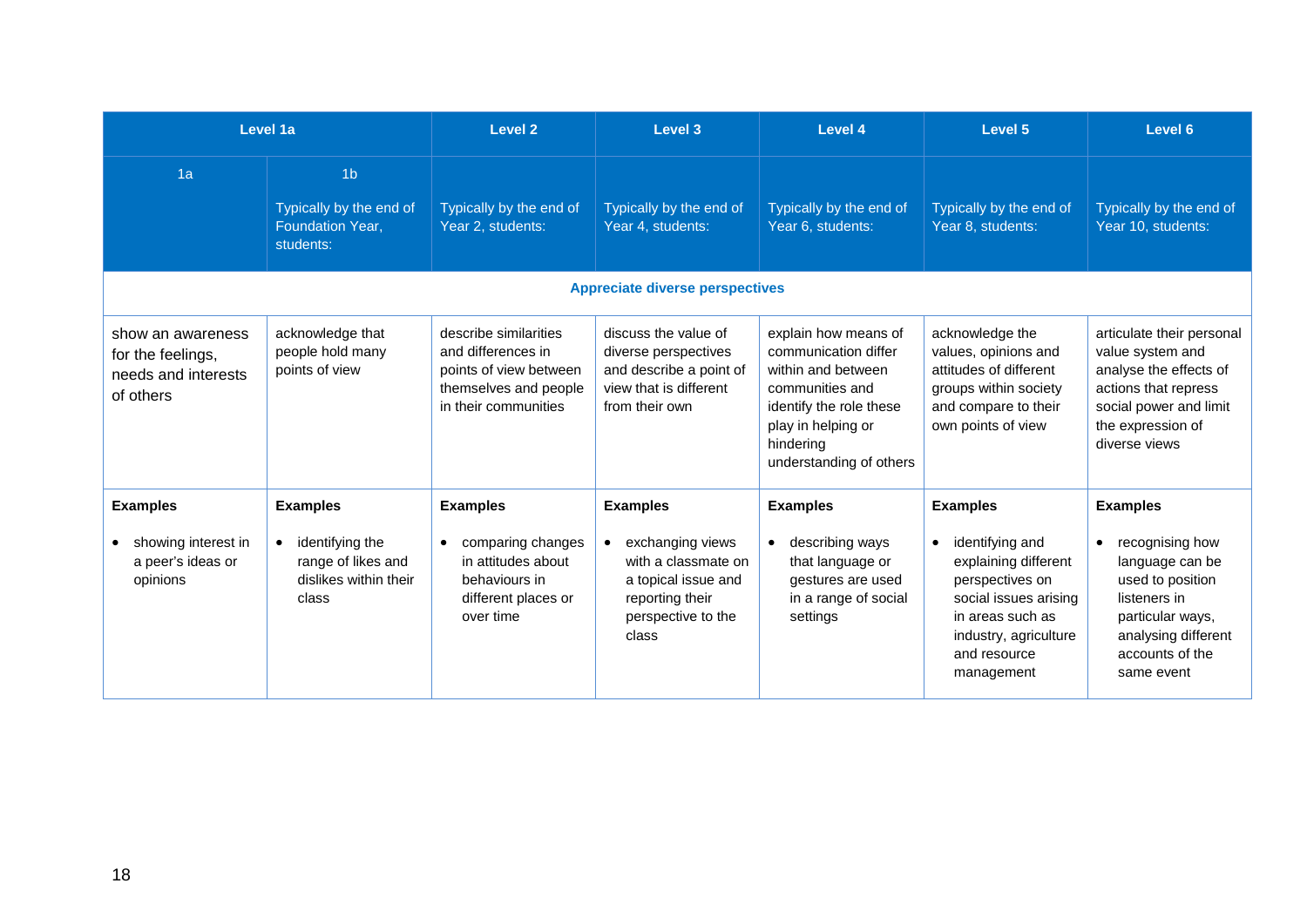|                                                                 | Level 1a                                                                   | Level <sub>2</sub>                                                                                                                    | Level 3                                                                                                     | Level 4                                                                                            | Level 5                                                                                                                                         | Level 6                                                                                                                         |
|-----------------------------------------------------------------|----------------------------------------------------------------------------|---------------------------------------------------------------------------------------------------------------------------------------|-------------------------------------------------------------------------------------------------------------|----------------------------------------------------------------------------------------------------|-------------------------------------------------------------------------------------------------------------------------------------------------|---------------------------------------------------------------------------------------------------------------------------------|
| 1a                                                              | 1 <sub>b</sub><br>Typically by the end of<br>Foundation Year,<br>students: | Typically by the end of<br>Year 2, students:                                                                                          | Typically by the end of<br>Year 4, students:                                                                | Typically by the end of<br>Year 6, students:                                                       | Typically by the end of<br>Year 8, students:                                                                                                    | Typically by the end of<br>Year 10, students:                                                                                   |
|                                                                 | English ACELT1575<br>Science ACSSU004<br>History <b>ACHHS020</b>           | English ACELA1460<br>Science <b>ACSHE035</b><br>History <b>ACHHK046</b>                                                               | English ACELT1602<br>History <b>ACHHS085</b>                                                                | English ACELY1709<br><b>Mathematics</b><br>ACMSP148<br>Science ACSHE099<br>History <b>ACHHS123</b> | English ACELT1626<br>Science <b>ACSHE136</b><br>History <b>ACDSEH009</b>                                                                        | English ACELY1813<br>Science <b>ACSHE230</b><br>History <b>ACDSEH108</b>                                                        |
|                                                                 |                                                                            |                                                                                                                                       | <b>Contribute to civil society</b>                                                                          |                                                                                                    |                                                                                                                                                 |                                                                                                                                 |
| (The description above<br>also applies to this sub-<br>element) | describe ways they can<br>help at home and<br>school                       | describe how they<br>contribute to their<br>homes, classrooms<br>and local communities.<br>and how others care<br>for and assist them | identify the various<br>communities to which<br>they belong and what<br>they can do to make a<br>difference | identify a community<br>need or problem and<br>consider ways to take<br>action to address it       | analyse personal and<br>social roles and<br>responsibilities in<br>planning and<br>implementing ways of<br>contributing to their<br>communities | plan, implement and<br>evaluate ways of<br>contributing to civil<br>society at local,<br>national regional and<br>global levels |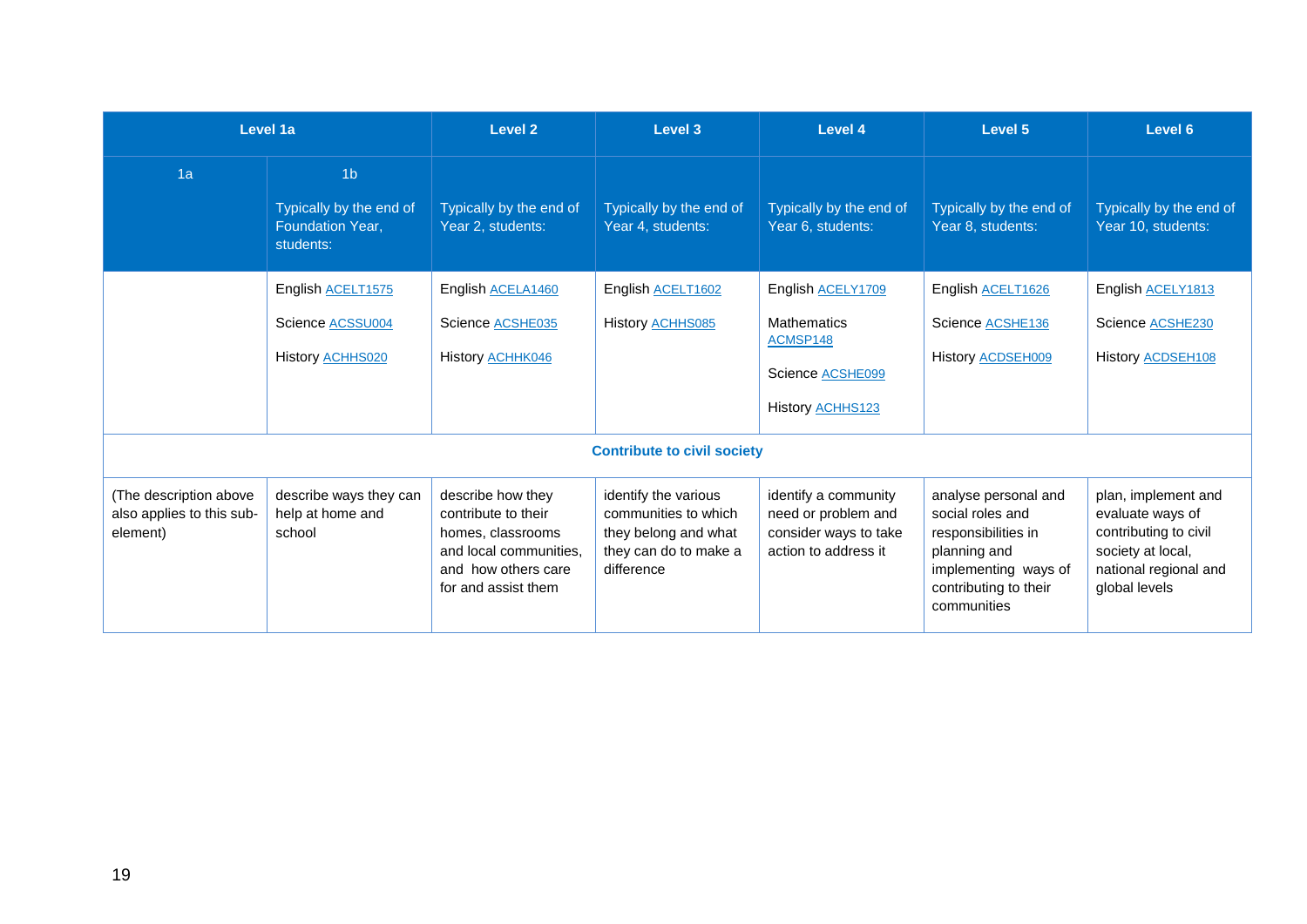| Level 1a |                                                                                                                 | Level 2                                                                                                                   | Level 3                                                                                                 | Level 4                                                                                                                                                                           | Level 5                                                                                                                                                        | Level 6                                                                                                                   |
|----------|-----------------------------------------------------------------------------------------------------------------|---------------------------------------------------------------------------------------------------------------------------|---------------------------------------------------------------------------------------------------------|-----------------------------------------------------------------------------------------------------------------------------------------------------------------------------------|----------------------------------------------------------------------------------------------------------------------------------------------------------------|---------------------------------------------------------------------------------------------------------------------------|
| 1a       | 1 <sub>b</sub><br>Typically by the end of<br>Foundation Year,<br>students:                                      | Typically by the end of<br>Year 2, students:                                                                              | Typically by the end of<br>Year 4, students:                                                            | Typically by the end of<br>Year 6, students:                                                                                                                                      | Typically by the end of<br>Year 8, students:                                                                                                                   | Typically by the end of<br>Year 10, students:                                                                             |
|          | <b>Examples</b><br>describing their role<br>$\bullet$<br>in completing class<br>activities and family<br>chores | <b>Examples</b><br>describing<br>$\bullet$<br>contributions made<br>by significant<br>individuals to their<br>communities | <b>Examples</b><br>identifying ways<br>they can advocate<br>for specific groups<br>in their communities | <b>Examples</b><br>considering current<br>$\bullet$<br>methods of waste<br>management in<br>their local<br>environment and<br>ways they might<br>contribute to<br>improving these | <b>Examples</b><br>investigating<br>$\bullet$<br>strategies to<br>maintain part of the<br>local environment<br>and ways to<br>contribute to its<br>improvement | <b>Examples</b><br>identifying and<br>trialling strategies to<br>address a global<br>social issue such as<br>child labour |
|          |                                                                                                                 | Science <b>ACSHE035</b><br>History <b>ACHHK046</b>                                                                        | Science <b>ACSHE062</b>                                                                                 | <b>Mathematics</b><br>ACMMG139<br>Science <b>ACSHE099</b>                                                                                                                         | Science <b>ACSHE135</b>                                                                                                                                        | Science <b>ACSHE195</b>                                                                                                   |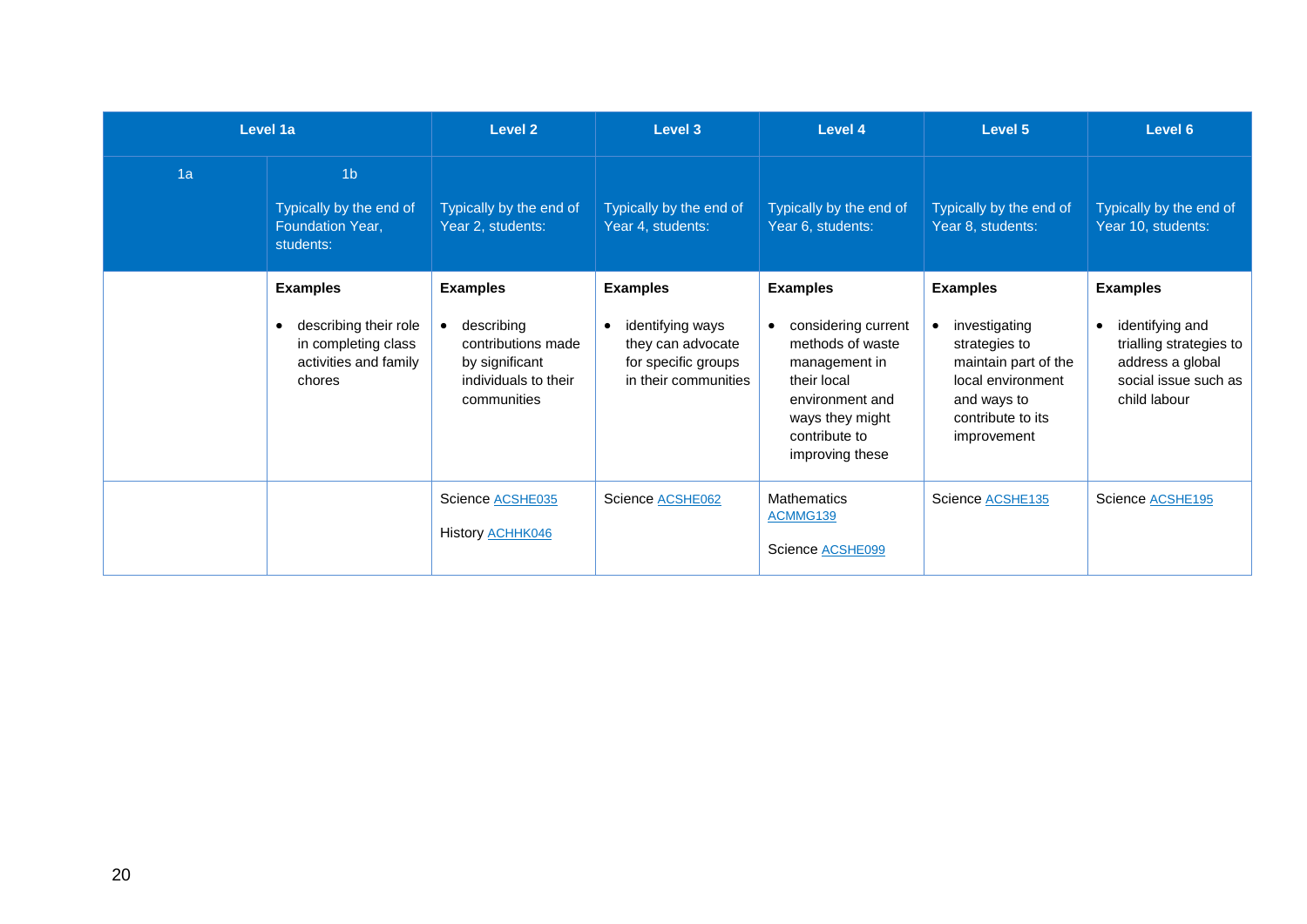| Level 1a                                                        |                                                                                     | <b>Level 2</b>                                                                                                                                           | Level 3                                                                                                                        | <b>Level 4</b>                                                                                                        | Level 5                                                                                                                                                                                            | Level 6                                                                                                                                                                               |
|-----------------------------------------------------------------|-------------------------------------------------------------------------------------|----------------------------------------------------------------------------------------------------------------------------------------------------------|--------------------------------------------------------------------------------------------------------------------------------|-----------------------------------------------------------------------------------------------------------------------|----------------------------------------------------------------------------------------------------------------------------------------------------------------------------------------------------|---------------------------------------------------------------------------------------------------------------------------------------------------------------------------------------|
| 1a                                                              | 1 <sub>b</sub><br>Typically by the end of<br>Foundation Year,<br>students:          | Typically by the end of<br>Year 2, students:                                                                                                             | Typically by the end of<br>Year 4, students:                                                                                   | Typically by the end of<br>Year 6, students:                                                                          | Typically by the end of<br>Year 8, students:                                                                                                                                                       | Typically by the end of<br>Year 10, students:                                                                                                                                         |
|                                                                 |                                                                                     |                                                                                                                                                          | <b>Understand relationships</b>                                                                                                |                                                                                                                       |                                                                                                                                                                                                    |                                                                                                                                                                                       |
| (The description above<br>also applies to this sub-<br>element) | explore relationships<br>through play and group<br>experiences                      | identify ways to care for<br>others, including ways<br>of making and keeping<br>friends                                                                  | describe factors that<br>contribute to positive<br>relationships, including<br>with people at school<br>and in their community | identify the differences<br>between positive and<br>negative relationships<br>and ways of managing<br>these           | identify indicators of<br>possible problems in<br>relationships in a range<br>of social and work<br>related situations                                                                             | explain how<br>relationships differ<br>between peers,<br>parents, teachers and<br>other adults, and<br>identify the skills<br>needed to manage<br>different types of<br>relationships |
|                                                                 | <b>Examples</b><br>discussing<br>$\bullet$<br>different ways of<br>working together | <b>Examples</b><br>discussing how<br>$\bullet$<br>words and actions<br>can help or hurt<br>others, and the<br>effects of<br>modifying their<br>behaviour | <b>Examples</b><br>identifying the<br>$\bullet$<br>importance of<br>including others in<br>activities, groups<br>and games     | <b>Examples</b><br>identifying<br>٠<br>behaviours that<br>display the<br>positive use of<br>power in<br>relationships | <b>Examples</b><br>recognising<br>$\bullet$<br>personal<br>boundaries,<br>appropriate<br>degrees of<br>intimacy,<br>distribution of<br>power, effects of<br>social and cultural<br>norms and mores | <b>Examples</b><br>identifying the<br>various<br>communities to<br>which they belong<br>and how language<br>reinforces<br>membership of<br>these communities                          |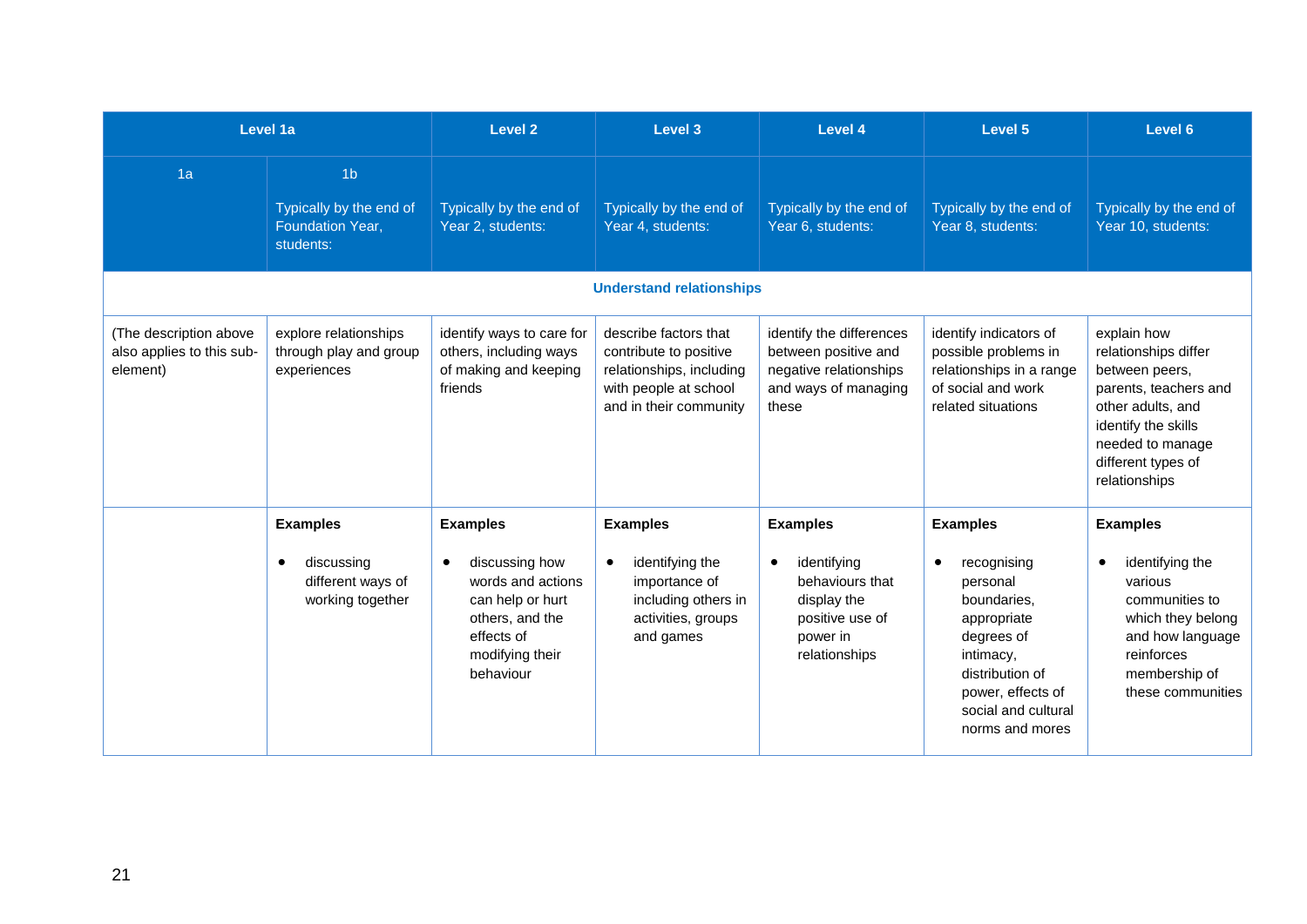| Level 1a |                                                                       | Level 2                                      | Level 3                                      | Level 4                                      | Level 5                                       | Level 6                                       |
|----------|-----------------------------------------------------------------------|----------------------------------------------|----------------------------------------------|----------------------------------------------|-----------------------------------------------|-----------------------------------------------|
| 1a       | 1b<br>Typically by the end of<br><b>Foundation Year,</b><br>students: | Typically by the end of<br>Year 2, students: | Typically by the end of<br>Year 4, students: | Typically by the end of<br>Year 6, students: | Typically by the end of<br>Year 8, students:  | Typically by the end of<br>Year 10, students: |
|          | English ACELA1428                                                     | English ACELT1589<br>Science ACSIS042        | English ACELA1488                            | English ACELA1516<br>History <b>ACHHK115</b> | English ACELA1541<br>History <b>ACDSEH010</b> | English ACELA1564<br>History <b>ACDSEH123</b> |

# **Social management**

| <b>Level 1</b>                                               |                                                                                                     | Level 2                                                                                                               | Level 3                                                                                                 | Level 4                                                                                                    | Level 5                                                                                            | Level 6                                                                                                           |  |  |
|--------------------------------------------------------------|-----------------------------------------------------------------------------------------------------|-----------------------------------------------------------------------------------------------------------------------|---------------------------------------------------------------------------------------------------------|------------------------------------------------------------------------------------------------------------|----------------------------------------------------------------------------------------------------|-------------------------------------------------------------------------------------------------------------------|--|--|
| 1a                                                           | 1 <sub>b</sub><br>Typically by the end of<br>Foundation Year,<br>students:                          | Typically by the end of<br>Year 2, students:                                                                          | Typically by the end of<br>Year 4, students:                                                            | Typically by the end of<br>Year 6, students:                                                               | Typically by the end of<br>Year 8, students:                                                       | Typically by the end of<br>Year 10, students:                                                                     |  |  |
| <b>Communicate effectively</b>                               |                                                                                                     |                                                                                                                       |                                                                                                         |                                                                                                            |                                                                                                    |                                                                                                                   |  |  |
| respond to the feelings,<br>needs and interests of<br>others | identify positive ways to<br>initiate, join and<br>interrupt conversations<br>with adults and peers | discuss the use of<br>verbal and nonverbal<br>communication skills to<br>respond appropriately<br>to adults and peers | identify communication<br>skills that enhance<br>relationships for<br>particular groups and<br>purposes | identify and explain<br>factors that influence<br>effective<br>communication in a<br>variety of situations | analyse enablers of<br>and barriers to effective<br>verbal, nonverbal and<br>digital communication | formulate plans for<br>effective<br>communication (verbal,<br>nonverbal, digital) to<br>complete complex<br>tasks |  |  |
| <b>Examples</b>                                              | <b>Examples</b>                                                                                     | <b>Examples</b>                                                                                                       | <b>Examples</b>                                                                                         | <b>Examples</b>                                                                                            | <b>Examples</b>                                                                                    | <b>Examples</b>                                                                                                   |  |  |
| giving appropriate                                           | practising                                                                                          | using spoken                                                                                                          | actively listening                                                                                      | making and<br>$\bullet$                                                                                    | analysing popular                                                                                  | using agreed                                                                                                      |  |  |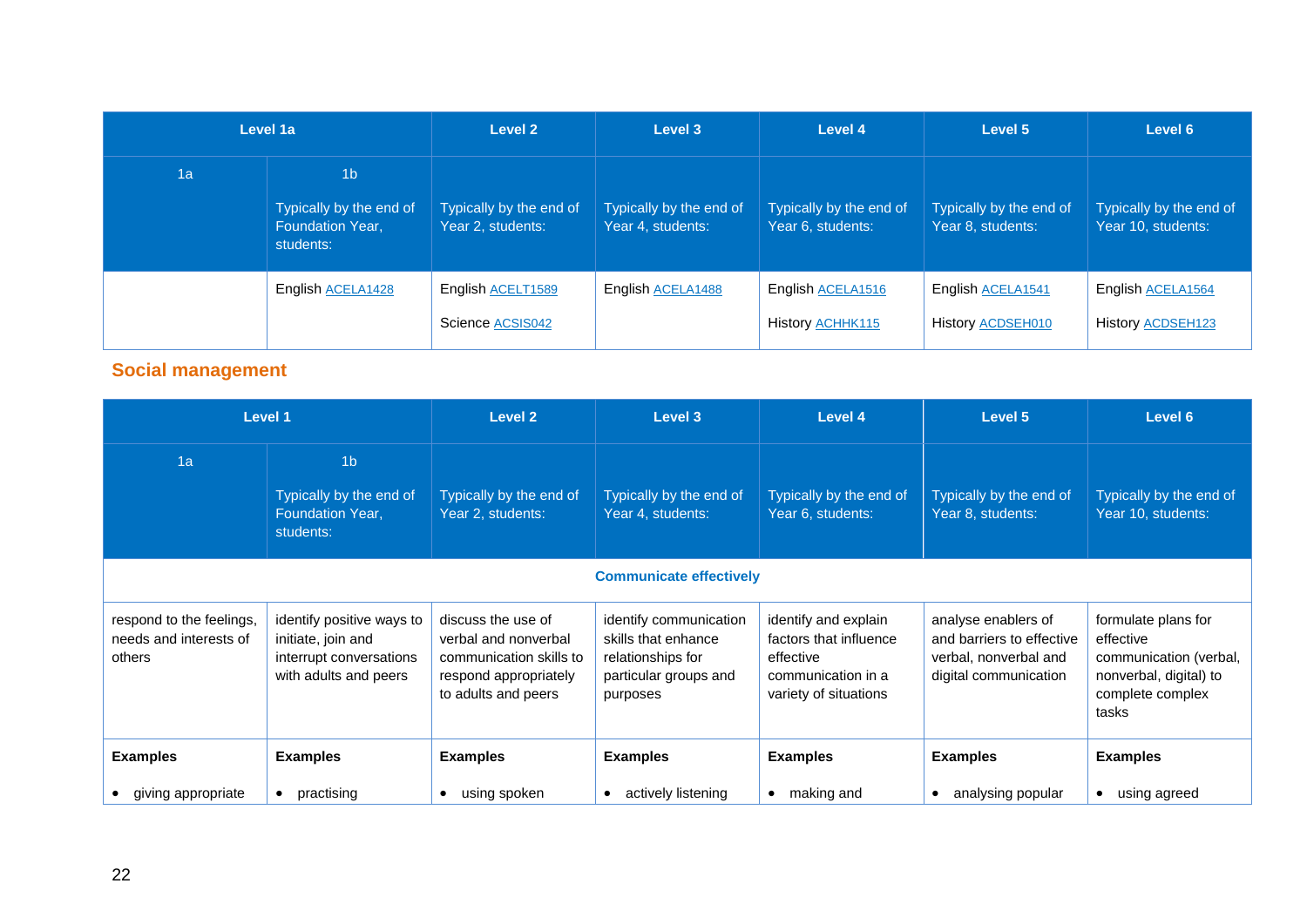| Level 1                                                                                |                                                                                                                                  | <b>Level 2</b>                                                       | <b>Level 3</b>                                                                                                   | Level 4                                                                                                                                            | Level 5                                                                                                                       | Level 6                                                                                                                                                                                  |  |  |
|----------------------------------------------------------------------------------------|----------------------------------------------------------------------------------------------------------------------------------|----------------------------------------------------------------------|------------------------------------------------------------------------------------------------------------------|----------------------------------------------------------------------------------------------------------------------------------------------------|-------------------------------------------------------------------------------------------------------------------------------|------------------------------------------------------------------------------------------------------------------------------------------------------------------------------------------|--|--|
| 1a                                                                                     | 1 <sub>b</sub><br>Typically by the end of<br>Foundation Year,<br>students:                                                       | Typically by the end of<br>Year 2, students:                         | Typically by the end of<br>Year 4, students:                                                                     | Typically by the end of<br>Year 6, students:                                                                                                       | Typically by the end of<br>Year 8, students:                                                                                  | Typically by the end of<br>Year 10, students:                                                                                                                                            |  |  |
| response to a<br>peer's<br>achievements such<br>as by clapping,<br>smiling or cheering | encouraging others,<br>listening to others'<br>ideas, greeting<br>others by name,<br>excusing<br>themselves when<br>interrupting | language and body<br>language to share<br>observations and<br>ideas  | and responding to<br>opinions that differ<br>from their own                                                      | responding to<br>introductions,<br>building on the<br>ideas of others in<br>discussions.<br>offering and<br>accepting<br>constructive<br>criticism | modes of<br>communication<br>used by young<br>people, noting<br>factors that promote<br>or obstruct<br>communication          | protocols to join<br>group discussions<br>and assert their<br>own viewpoint,<br>entertaining<br>divergent views,<br>developing<br>guidelines for the<br>effective use of<br>social media |  |  |
|                                                                                        | English ACELA1429                                                                                                                | English ACELY1668                                                    | English ACELA1489                                                                                                | English ACELY1816                                                                                                                                  | English ACELT1627                                                                                                             | English ACELA1572                                                                                                                                                                        |  |  |
|                                                                                        | <b>Mathematics</b><br>ACMSP011                                                                                                   | Science ACSIS037                                                     | Science ACSIS071                                                                                                 | Science ACSIS232                                                                                                                                   | Science ACSIS139                                                                                                              | Science ACSIS208                                                                                                                                                                         |  |  |
|                                                                                        | Science ACSIS014                                                                                                                 | History <b>ACHHK045</b>                                              |                                                                                                                  | History <b>ACHHS120</b>                                                                                                                            |                                                                                                                               | History <b>ACHHS189</b>                                                                                                                                                                  |  |  |
|                                                                                        | History <b>ACHHK003</b>                                                                                                          |                                                                      |                                                                                                                  |                                                                                                                                                    |                                                                                                                               |                                                                                                                                                                                          |  |  |
| <b>Work collaboratively</b>                                                            |                                                                                                                                  |                                                                      |                                                                                                                  |                                                                                                                                                    |                                                                                                                               |                                                                                                                                                                                          |  |  |
| (The description above<br>also applies to this sub-<br>element)                        | share experiences of<br>cooperation in play and<br>group activities                                                              | identify cooperative<br>behaviours in a range<br>of group activities | describe characteristics<br>of cooperative<br>behaviour and identify<br>evidence of these in<br>group activities | contribute to groups<br>and teams, suggesting<br>improvements in<br>methods used for<br>group investigations                                       | assess the extent to<br>which individual roles<br>and responsibilities<br>enhance group<br>cohesion and the<br>achievement of | critique their ability to<br>devise and enact<br>strategies for working<br>in diverse teams.<br>drawing on the skills<br>and contributions of                                            |  |  |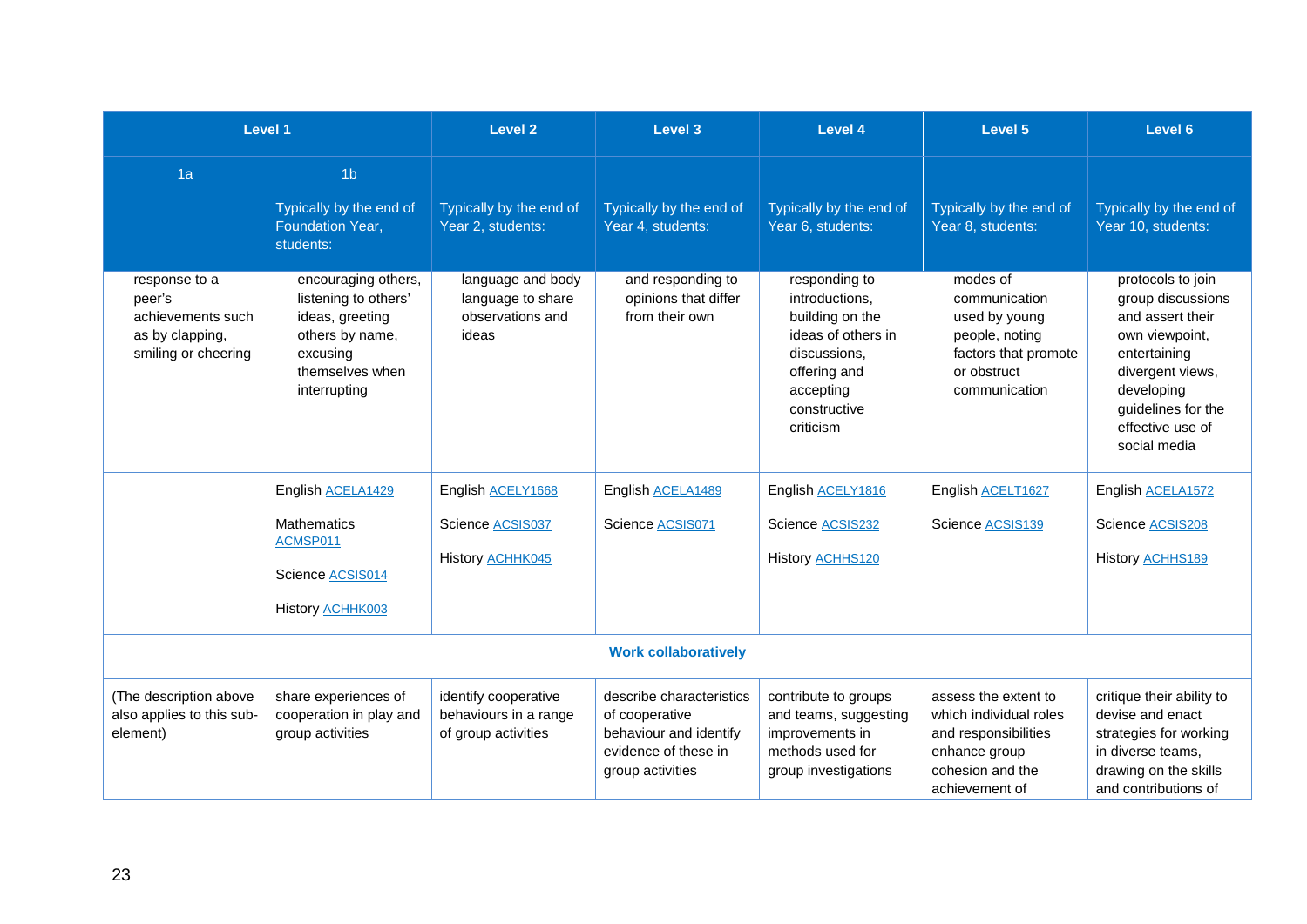| Level 1                                                         |                                                                                                       | <b>Level 2</b>                                                                                                                               | Level 3                                                                                                               | Level 4                                                                                                                           | Level 5                                                                                                                                       | Level 6                                                                                                                                                       |  |
|-----------------------------------------------------------------|-------------------------------------------------------------------------------------------------------|----------------------------------------------------------------------------------------------------------------------------------------------|-----------------------------------------------------------------------------------------------------------------------|-----------------------------------------------------------------------------------------------------------------------------------|-----------------------------------------------------------------------------------------------------------------------------------------------|---------------------------------------------------------------------------------------------------------------------------------------------------------------|--|
| 1a                                                              | 1 <sub>b</sub><br>Typically by the end of<br>Foundation Year,<br>students:                            | Typically by the end of<br>Year 2, students:                                                                                                 | Typically by the end of<br>Year 4, students:                                                                          | Typically by the end of<br>Year 6, students:                                                                                      | Typically by the end of<br>Year 8, students:                                                                                                  | Typically by the end of<br>Year 10, students:                                                                                                                 |  |
|                                                                 |                                                                                                       |                                                                                                                                              |                                                                                                                       | and projects                                                                                                                      | personal and group<br>objectives                                                                                                              | team members to<br>complete complex<br>tasks                                                                                                                  |  |
|                                                                 | <b>Examples</b><br>taking turns,<br>$\bullet$<br>sharing resources<br>and following class<br>routines | <b>Examples</b><br>participating in<br>guided group<br>investigations                                                                        | <b>Examples</b><br>including others in<br>the group and<br>respecting their<br>opinions, working<br>for a common goal | <b>Examples</b><br>encouraging others,<br>$\bullet$<br>negotiating roles<br>and relationships<br>and managing time<br>and tasks   | <b>Examples</b><br>assessing how well<br>$\bullet$<br>they support other<br>members of the<br>team in group<br>investigations and<br>projects | <b>Examples</b><br>• considering the<br>ideas of others in<br>reaching an<br>independent or<br>shared decision                                                |  |
|                                                                 | English ACELY1646<br>Science <b>ACSHE013</b>                                                          | English ACELY1789<br>Science ACSIS041                                                                                                        | English ACELY1688<br>Science ACSIS065                                                                                 | English ACELY1816                                                                                                                 | English ACELY1808<br>Science ACSIS140                                                                                                         | English ACELY1813<br>Science ACSIS208                                                                                                                         |  |
| <b>Make decisions</b>                                           |                                                                                                       |                                                                                                                                              |                                                                                                                       |                                                                                                                                   |                                                                                                                                               |                                                                                                                                                               |  |
| (The description above<br>also applies to this sub-<br>element) | identify options when<br>making decisions to<br>meet their needs and<br>the needs of others           | practise individual and<br>group decision making<br>in situations such as<br>class meetings and<br>when working in pairs<br>and small groups | contribute to and<br>predict the<br>consequences of group<br>decisions in a range of<br>situations                    | identify factors that<br>influence decision<br>making and consider<br>the usefulness of these<br>in making their own<br>decisions | assess individual and<br>group decision-making<br>processes in<br>challenging situations                                                      | develop and apply<br>criteria to evaluate the<br>outcomes of individual<br>and group decisions<br>and analyse the<br>consequences of their<br>decision making |  |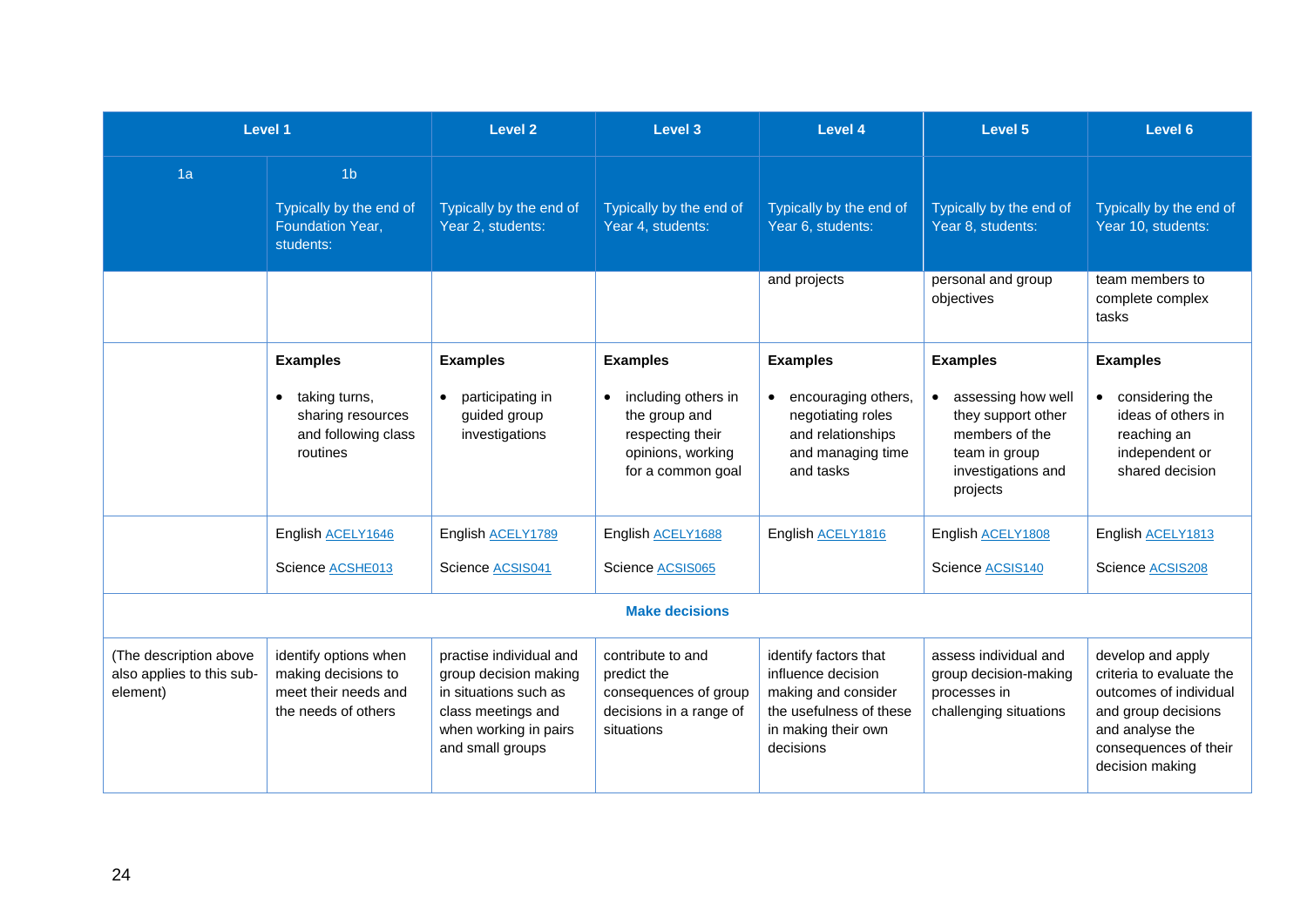| Level 1                                                         |                                                                                                     | Level 2                                                                                                                                                   | Level 3                                                                                                                    | <b>Level 4</b>                                                                                                                      | Level 5                                                                                                                                                              | Level 6                                                                                                                                                     |  |  |
|-----------------------------------------------------------------|-----------------------------------------------------------------------------------------------------|-----------------------------------------------------------------------------------------------------------------------------------------------------------|----------------------------------------------------------------------------------------------------------------------------|-------------------------------------------------------------------------------------------------------------------------------------|----------------------------------------------------------------------------------------------------------------------------------------------------------------------|-------------------------------------------------------------------------------------------------------------------------------------------------------------|--|--|
| 1a                                                              | 1 <sub>b</sub><br>Typically by the end of<br>Foundation Year,<br>students:                          | Typically by the end of<br>Year 2, students:                                                                                                              | Typically by the end of<br>Year 4, students:                                                                               | Typically by the end of<br>Year 6, students:                                                                                        | Typically by the end of<br>Year 8, students:                                                                                                                         | Typically by the end of<br>Year 10, students:                                                                                                               |  |  |
|                                                                 | <b>Examples</b><br>making choices<br>$\bullet$<br>about resources for<br>play and learning<br>tasks | <b>Examples</b><br>naming roles and<br>responsibilities in<br>class meetings and<br>identifying fair<br>methods for<br>choosing people for<br>these roles | <b>Examples</b><br>deciding how to<br>share resources for<br>a learning task and<br>forecasting the<br>outcomes of options | <b>Examples</b><br>identifying the<br>$\bullet$<br>people, events and<br>situations that<br>influence how<br>decisions are made     | <b>Examples</b><br>using scientific,<br>$\bullet$<br>ethical, economic<br>and social<br>arguments to make<br>decisions regarding<br>personal and<br>community issues | <b>Examples</b><br>explaining how a<br>$\bullet$<br>change in a social<br>policy could affect<br>individuals and<br>groups                                  |  |  |
|                                                                 |                                                                                                     |                                                                                                                                                           | English ACELT1794<br>Science ACSIS064                                                                                      | English ACELY1709<br><b>Mathematics</b><br>ACMNA132<br>Science <b>ACSHE220</b><br>History_ACHHK116                                  | <b>Mathematics</b><br>ACMNA187<br>Science <b>ACSHE136</b>                                                                                                            | <b>Mathematics</b><br>ACMNA229<br>Science ACSIS206<br>History <b>ACDSEH123</b>                                                                              |  |  |
| <b>Negotiate and resolve conflict</b>                           |                                                                                                     |                                                                                                                                                           |                                                                                                                            |                                                                                                                                     |                                                                                                                                                                      |                                                                                                                                                             |  |  |
| (The description above<br>also applies to this sub-<br>element) | listen to others' ideas,<br>and recognise that<br>others may see things<br>differently from them    | practise solving simple<br>interpersonal problems,<br>recognising there are<br>many ways to solve<br>conflict                                             | identify a range of<br>conflict resolution<br>strategies to negotiate<br>positive outcomes to<br>problems                  | identify causes and<br>effects of conflict, and<br>practise different<br>strategies to diffuse or<br>resolve conflict<br>situations | assess the<br>appropriateness of<br>various conflict<br>resolution strategies in<br>a range of social and<br>work-related situations                                 | generate, apply and<br>evaluate strategies<br>such as active<br>listening, mediation and<br>negotiation to prevent<br>and resolve<br>interpersonal problems |  |  |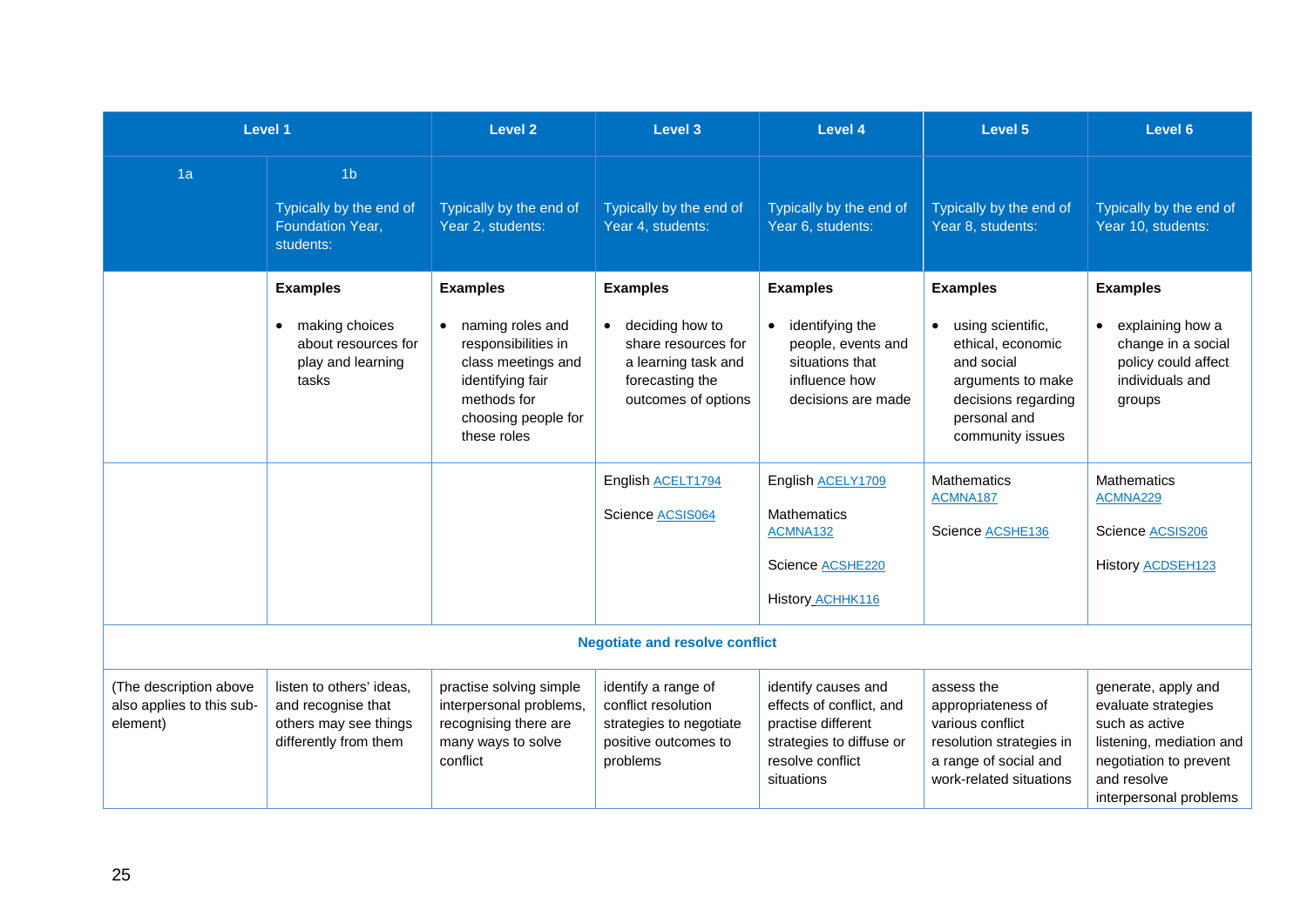| Level 1                                                         |                                                                                                                                                                                        | <b>Level 2</b>                                                                                                                                     | <b>Level 3</b>                                                                                                                               | Level 4                                                                                                                                                                 | Level 5                                                                                                                                                   | Level 6                                                                                                                                                                  |
|-----------------------------------------------------------------|----------------------------------------------------------------------------------------------------------------------------------------------------------------------------------------|----------------------------------------------------------------------------------------------------------------------------------------------------|----------------------------------------------------------------------------------------------------------------------------------------------|-------------------------------------------------------------------------------------------------------------------------------------------------------------------------|-----------------------------------------------------------------------------------------------------------------------------------------------------------|--------------------------------------------------------------------------------------------------------------------------------------------------------------------------|
| 1a                                                              | 1 <sub>b</sub><br>Typically by the end of<br>Foundation Year,<br>students:                                                                                                             | Typically by the end of<br>Year 2, students:                                                                                                       | Typically by the end of<br>Year 4, students:                                                                                                 | Typically by the end of<br>Year 6, students:                                                                                                                            | Typically by the end of<br>Year 8, students:                                                                                                              | Typically by the end of<br>Year 10, students:                                                                                                                            |
|                                                                 |                                                                                                                                                                                        |                                                                                                                                                    |                                                                                                                                              |                                                                                                                                                                         |                                                                                                                                                           | and conflicts                                                                                                                                                            |
|                                                                 | <b>Examples</b><br>identifying<br>$\bullet$<br>characters in stories<br>who feel differently<br>about the same<br>situation, and how<br>they might respond<br>in the same<br>situation | <b>Examples</b><br>using strategies<br>such as showing<br>courtesy to others<br>when voicing<br>disagreement or an<br>alternative point of<br>view | <b>Examples</b><br>identifying issues<br>that cause conflict<br>and exploring how<br>conflict has been<br>resolved in a range<br>of contexts | <b>Examples</b><br>demonstrating<br>$\bullet$<br>steps of a conflict<br>resolution process<br>such as listen,<br>express feelings,<br>discuss solutions,<br>make amends | <b>Examples</b><br>evaluating the<br>$\bullet$<br>effectiveness of<br>imposed resolutions<br>compared to<br>mutually agreed<br>resolutions to<br>conflict | <b>Examples</b><br>• using mediation<br>skills to support<br>people holding<br>different views on a<br>given topic and to<br>assist in respecting<br>one another's views |
|                                                                 | English ACELY1784<br><b>Mathematics</b><br>ACMNA289                                                                                                                                    | English ACELT1589<br>Science ACSIS214                                                                                                              | English ACELT1607<br>Science ACSIS065                                                                                                        | English ACELA1516<br><b>Mathematics</b><br>ACMNA132<br>Science <b>ACSHE220</b><br>History <b>ACHHK115</b>                                                               | English ACELT1627<br>Science <b>ACSHE136</b>                                                                                                              | English ACELA1564<br>Science ACSIS206                                                                                                                                    |
| <b>Develop leadership skills</b>                                |                                                                                                                                                                                        |                                                                                                                                                    |                                                                                                                                              |                                                                                                                                                                         |                                                                                                                                                           |                                                                                                                                                                          |
| (The description above<br>also applies to this sub-<br>element) | identify ways to take<br>responsibility for<br>familiar tasks at home                                                                                                                  | discuss ways in which<br>they can take<br>responsibility for their                                                                                 | discuss the concept of<br>leadership and identify<br>situations where it is<br>appropriate to adopt                                          | initiate or help to<br>organise group<br>activities that address a                                                                                                      | plan school and<br>community projects,<br>applying effective<br>problem-solving and                                                                       | propose, implement<br>and monitor strategies<br>to address needs<br>prioritised at local,                                                                                |